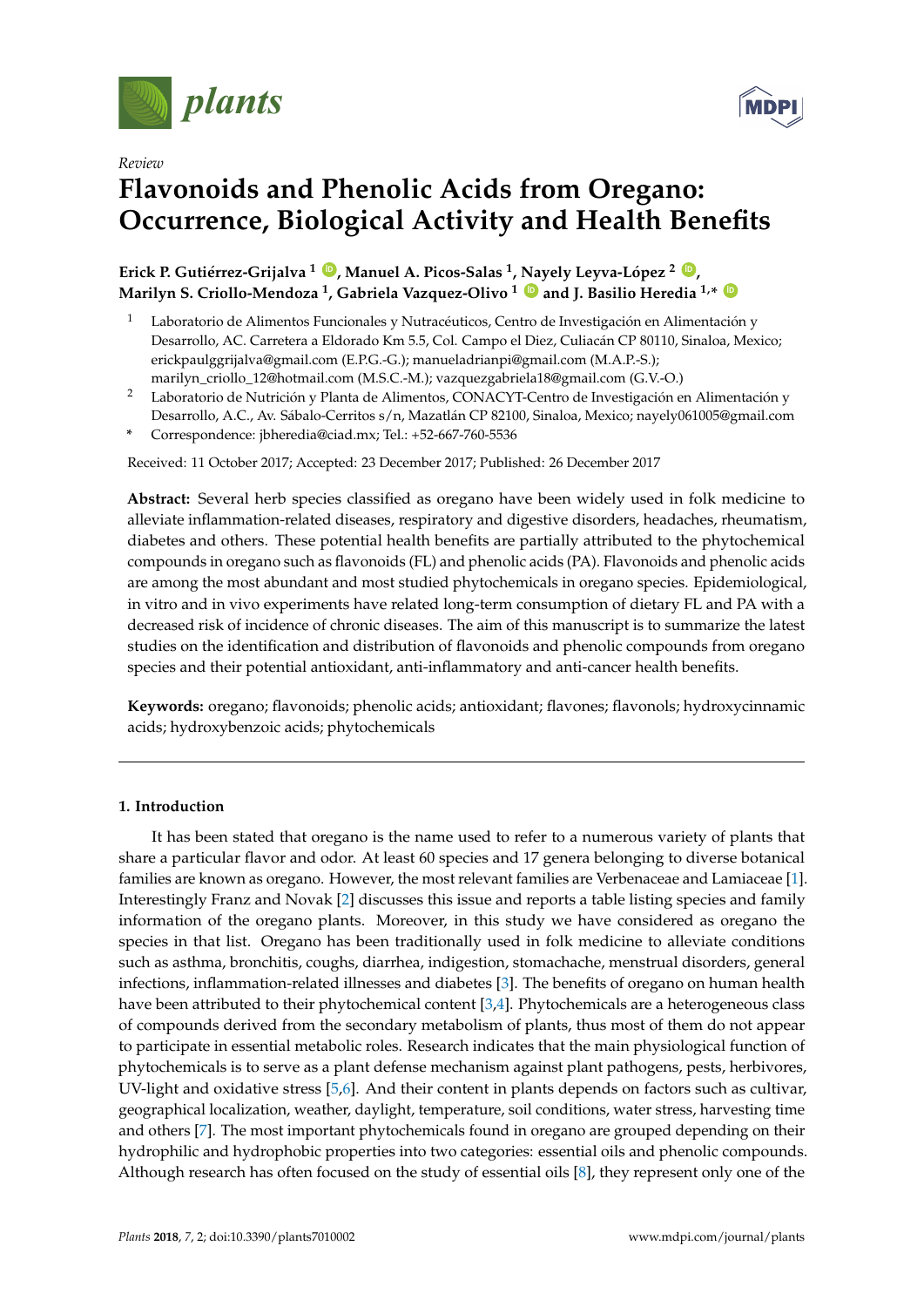main groups of phytochemicals found in oregano. Thus, the study of hydrophilic compounds such as phenolic compounds is frequently ignored. *Plants* **2018**, *7*, 2 2 of 22

Flavonoids (FL) and phenolic acids (PA) are the main types of phenolic compounds present in oregano [\[9\]](#page-16-8). Oregano FL and PA have been studied due to their therapeutic potential, which has been partly attributed to their antioxidant properties [\[4](#page-16-3)[,10\]](#page-16-9). Flavonoids and phenolic acids are molecules characterized by having at least one aromatic ring with one or more hydroxyl groups attached. FL and PA are compounds with a wide range of structures and can be classified based on the number and arrangement of their carbon atoms in: flavonoids (flavonols, flavones, flavan-3-ols, anthocyanidins, flavanones, isoflavones and others) and non-flavonoids (phenolic acids, hydroxycinnamic acids, hydroxybenzoic acids, stilbenes and others) and they are commonly found conjugated to sugars and organic acids [\[11](#page-16-10)[–13\]](#page-16-11). All flavonoids are derived from the aromatic amino acids, phenylalanine and others) and they are commonly found found for the still found for the still found for the still found for the still found f tyrosine and are C15 compounds arranged in three rings (C6-C3-C6) which are designated as A, B and  $C$  (Figure [1\)](#page-1-0) [\[14\]](#page-16-12). Their structure varies due to the degree and pattern of hydroxylation, prenylation, alkalization or glycosylation reactions that modify the primary molecule [\[13\]](#page-16-11). These modifications can alter the water solubility of flavonoids, which can directly affect their bioavailability [\[15\]](#page-16-13). Flavones, which are the most abundant flavonoids present in oregano species, are characterized by the presence of a ketone group between C-2 and C-3 and the attachment of the B ring to C-2. Among the most widely distributed flavones in nature are apigenin, luteolin and their derivatives [\[14\]](#page-16-12). For further information regarding the physiological function and health effects of flavones we suggest the studies by Jiang et al. [\[16\]](#page-16-14) and Singh et al. [\[17\]](#page-16-15). On the other hand, hydroxycinnamic acids are part of the non-flavonoid phenolics and the main subgroup of phenolic acids distributed in the different oregano species [\[18\]](#page-16-16). They are formed with an aromatic ring and a three-carbon chain (C6-C3) (Figure [1\)](#page-1-0) [\[11\]](#page-16-10). There are four basic structures: coumaric acid, caffeic acid, ferulic acid and sinapic acid. In nature, they are usually associated with other compounds such as chlorogenic acid, which is the link between caffeic acid and quinic acid  $[19]$ . and  $\frac{1}{\sqrt{2}}$  and  $\frac{1}{\sqrt{2}}$  and  $\frac{1}{\sqrt{2}}$  and  $\frac{1}{\sqrt{2}}$  and  $\frac{1}{\sqrt{2}}$  and  $\frac{1}{\sqrt{2}}$  and  $\frac{1}{\sqrt{2}}$  and  $\frac{1}{\sqrt{2}}$  and  $\frac{1}{\sqrt{2}}$  and  $\frac{1}{\sqrt{2}}$  and  $\frac{1}{\sqrt{2}}$  and  $\frac{1}{\sqrt{2}}$  and  $\frac{1}{\sqrt{2}}$  three-carbon case structures. Countain acid, caffeic acid, forum acid and structure acid. In half

<span id="page-1-0"></span>

**Figure 1.** General structure of hydroxycinnamic acids, hydroxybenzoic acids and **Figure 1.** General structure of hydroxycinnamic acids, hydroxybenzoic acids and flavonoids.

# **2. Flavonoids and Phenolic Acids Composition of Oregano Species 2. Flavonoids and Phenolic Acids Composition of Oregano Species**

With the growing evidence on the biological activity from flavonoids and phenolic acids of With the growing evidence on the biological activity from flavonoids and phenolic acids of oregano species, the identification of these compounds in oregano is important. Reports from different oregano species have shown that flavones are among the most abundant sub-group of FL followed by flavonols (Figure [2\)](#page-2-0), flavanones and flavanols. Among the most common PA in oregano are: hydroxycinnamic acid and hydroxybenzoic acid derivatives and other phenolics [\[9\]](#page-16-8). The major individual FL and PA that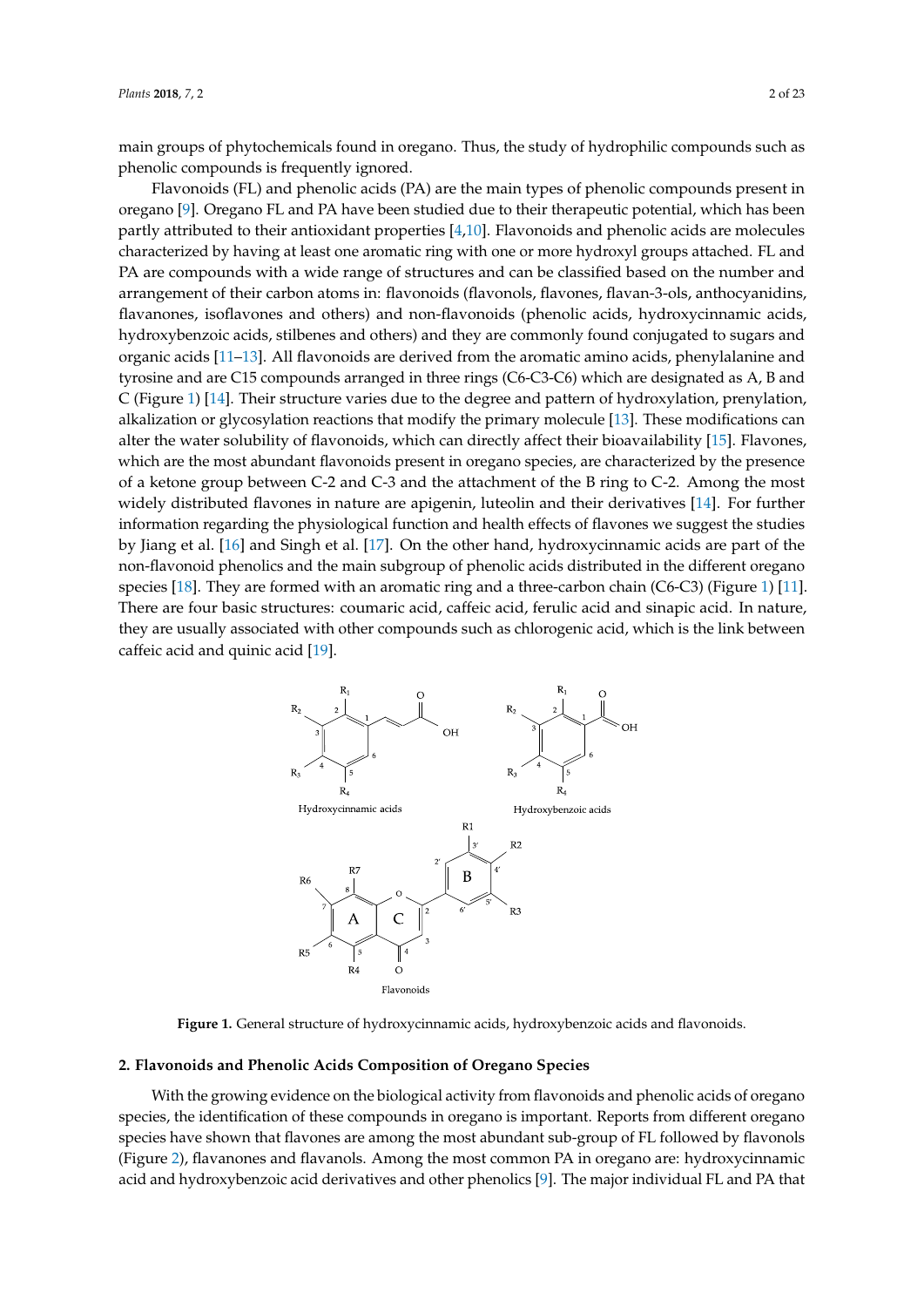have been identified in oregano species are rosmarinic acid, apigenin, luteolin, quercetin, scutellarein<br>have been identified in oregano species are rosmarinic acid, apigenin, luteolin, quercetin, scutellarein and their derivatives  $[4,9]$  $[4,9]$ .

<span id="page-2-0"></span>

Figure 2. Chemical structure of common flavones commonly found in oregano species. (a) apigenin, (b) luteolin, (c) scutellarein, (d) apigenin-7-O-glucoside, (e) luteolin-7-O-glucoside, (**f**) luteolin-7-*O*-glucuronide. Structures from Phenol-Explorer Database, Version 3.6 [20]. (**f**) luteolin-7-*O*-glucuronide. Structures from Phenol-Explorer Database, Version 3.6 [\[20\]](#page-16-18).

The content and distribution of FL and PA in oregano can vary depending on the cultivar, phical and environmental factors aforementianed. It has been indicated that the fla geographical and environmental factors aforementioned. It has been indicated that the flavonoid<br>
and the flavonoid and phenolic acids profile of each oregano can be used to differentiate between oregano chemotypes within the same species. For instance, Timóteo et al. [\[21\]](#page-17-0) reported that the flavonoids tricin-7-*O*-diglucuronide, chrysoeriol-7-*O-*diglucuronide and luteolin-7-*O-*glucuronide can be used to discriminate between three Brazilian chemotypes of *Lippia alba*. Similarly, Barbosa et al. [\[22\]](#page-17-1) reported that two flavonoids, namely 5,5"-dihydroxy-6,4',6",3",4"'-pentamethoxy-[C<sub>7</sub>-O-C<sub>7</sub>"]-biflavone between the chemotypes within the species of *O. vulgare* ssp. hirtum, *O. vulgare* and *O. syriacum* [23]. and  $4^{\prime}$ , 4,5,5<sup>0</sup>-tetrahycroxy-6,6<sup> $\prime\prime$ </sup>,3<sup> $\prime\prime\prime$ </sup>-trimethoxy-[C<sub>7</sub>-O-C<sub>7</sub><sup> $\prime\prime$ </sup>]-biflavone, can be used to identify the limonene-carvone chemotype of *Lippia alba*. Likewise, the levels of rosmarinic acid have been reported to vary between the chemotypes within the species of *O. vulgare* ssp. hirtum, *O. vulgare* and *O. syriacum* [\[23\]](#page-17-2). Additionally, the FL and PA content of oregano species can vary depending on the vegetative stage of the plant. For instance, Baâtour et al. [\[24\]](#page-17-3) suggested that during the late vegetative states of *O. majorana* L., there is a higher content of trans-2 hydroxinnamic, gallic and *Lippia alba*, *O. majorana*, *O. vulgare* and other oregano species. To illustrate, a recent study by Leyvaquercetin-3-galactoside, which makes it the best stage for harvesting *O. majorana* plants.

It can also be observed that oregano genotypes from the same species but from different places of origin can vary in their FL and PA composition, as is the case with the species Lippia graveolens, Lippia alba, O. majorana, O. vulgare and other oregano species. To illustrate, a recent study by Leyva-López et al. [\[4\]](#page-16-3) reported 5 flavonoids in *Lippia graveolens* collected in Mexico,  $\epsilon$  countries, China and Greece, showed a similar profile in the projection  $\epsilon$ . which are mainly flavones, namely quercetin-*O*-hexoside, scutellarein-7-*O*-hexoside, phloridzin, a trihydroxy-methoxyflavone derivative and 6-O-methylscutellarein. Whilst *L. graveolens* collected from Colombia reported by Stashenko et al. [\[25\]](#page-17-4) had a different flavonoid profile with only 4 flavonoids, namely apigenin, luteolin, naringenin and quercetin. In contrast, *O. vulgare* collected from two different countries, China and Greece, showed a highly similar profile in their FL and PA content [\[26](#page-17-5)[,27\]](#page-17-6).

A summary of the major flavonoids and phenolic acids found in oregano species can be found in Table [1.](#page-5-0)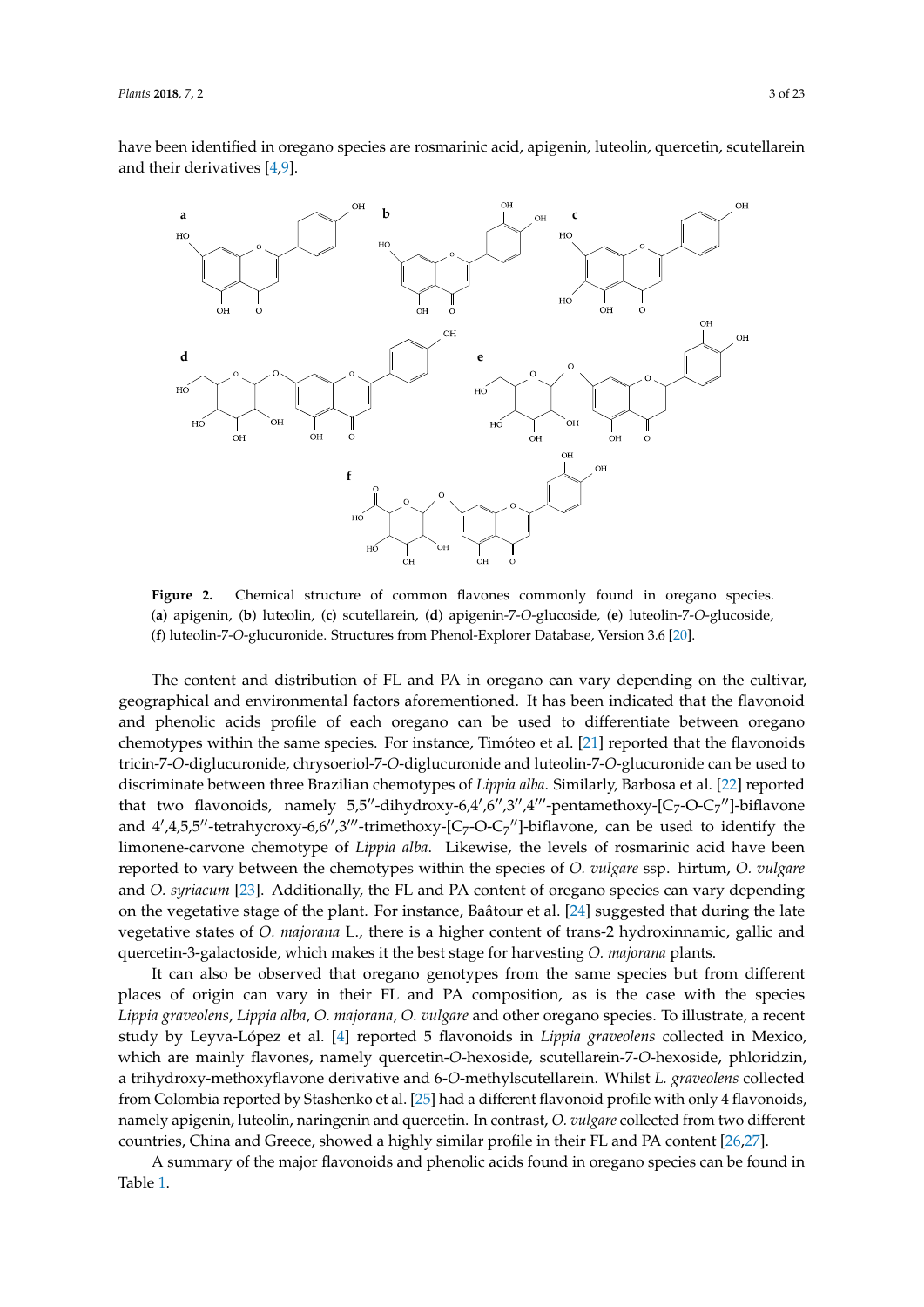|  |  | <b>Table 1.</b> Principal components of flavonoids and phenolic compounds of different oregano species. |  |  |  |  |  |  |  |  |  |  |
|--|--|---------------------------------------------------------------------------------------------------------|--|--|--|--|--|--|--|--|--|--|
|--|--|---------------------------------------------------------------------------------------------------------|--|--|--|--|--|--|--|--|--|--|

| <b>Oregano Species</b>             | Origin          | <b>Extraction Solvent</b>            | <b>Flavonoids and Phenolic Acids Constituents</b>                                                                                                                                                                                                                                                                                                                                                                                                                | Reference |
|------------------------------------|-----------------|--------------------------------------|------------------------------------------------------------------------------------------------------------------------------------------------------------------------------------------------------------------------------------------------------------------------------------------------------------------------------------------------------------------------------------------------------------------------------------------------------------------|-----------|
| Hedeoma patens                     | Mexico          | Methanol/acetone/water<br>(50:40:10) | 3-O-caffeoylquinic acid, luteolin-7-O-glucuronide, scutellarein-7-O-hexoside, salvianolic<br>acid A                                                                                                                                                                                                                                                                                                                                                              | $[4]$     |
| Lippia alba (Mill.)<br>N. E. Brown | <b>Brazil</b>   | Methanol 62.5%                       | Apigenin-7-O-diglucuronide, chrysoeriol-7-O-diglucuronide,<br>luteolin-7-O-glucuronide, tricin-7-O-diglucuronide, tricin-7-O-glucuronide                                                                                                                                                                                                                                                                                                                         | $[25]$    |
| Lippia alba (Mill.)<br>N. E. Brown | France          | Methanol/hydromethanol               | Luteolin-7-diglucuronide, verbascoside, chlorogenic acid                                                                                                                                                                                                                                                                                                                                                                                                         | $[28]$    |
| Lippia alba (Mill.)<br>N.E. Brown  | <b>Brazil</b>   | Chloroform                           | 5,5"-dihydroxy-6,4',6",3"',4"'-pentamethoxy-[C <sub>7</sub> -O-C <sub>7</sub> "]-biflavone,<br>$4', 4, 5, 5''$ -tetrahydroxy-6,6",3"'-trimethoxy-[C <sub>7</sub> -O-C <sub>7</sub> "]-biflavone                                                                                                                                                                                                                                                                  | $[22]$    |
| Lippia citriodora                  | Germany         | Water                                | Verbasoside, luteolin-7-diglucuronide, apigenin-7-diglucuronide                                                                                                                                                                                                                                                                                                                                                                                                  | $[29]$    |
| Lippia graveolens                  | Mexico          | Methanol/acetone/water<br>(50:40:10) | Quercetin O-hexoside, scutellarein 7-O-hexoside, phloridzin,<br>trihydroxy-methoxyflavone derivative, 6-O-methylscutellarein                                                                                                                                                                                                                                                                                                                                     | $[4]$     |
| Lippia graveolens                  | NR <sup>1</sup> | Methanol 70%                         | 6-Hydroxyluteolin 7-O-hexoside, pentaflavanone-B hexoside-1, pentaflavanone-B<br>hexoside-2, scutellarein 7-O-hexoside, luteolin 7-O-glucoside, taxifolin,<br>6-hydroxyluteolin 7-O-rhamnoside, 6-hydroxyluteolin, 3-hydroxyphloretin<br>6'-O-hexoside, apigenin 7-O-glucoside, phloridzin, scutellarein, eriodictyol, luteolin,<br>quercetin, naringenin, 6-methylscutellarein, 6,7-dimethylscutellarein, sakuranetin,<br>pinocembrin, galangin, methylgalangin | $[9]$     |
| Lippia graveolens                  | <b>USA</b>      | Methanol 100%                        | Eriodictyol, naringenin, hispidulin, cirsimaritin                                                                                                                                                                                                                                                                                                                                                                                                                | $[30]$    |
| Lippia micromera                   | Colombia        | Methanol/hydromethanol               | Naringenin, apigenin                                                                                                                                                                                                                                                                                                                                                                                                                                             | $[28]$    |
| Lippia origanoides                 | Colombia        | Methanol 62.5%                       | Quercetin, naringenina, luteolin, pinocembrin                                                                                                                                                                                                                                                                                                                                                                                                                    | $[25]$    |
| Lippia palmeri                     | Mexico          | Methanol/acetone/water<br>(50:40:10) | Quercetin-O-hexoside, luteolin 7-O-glucuronide-3'-O-glucoside, scutellarein<br>7-O-hexoside, trihydroxy-methoxyflavone derivative                                                                                                                                                                                                                                                                                                                                | $[4]$     |
| Majorana hortensis<br>Moench.      | Poland          | Water                                | Caffeic acid, lithospermic acid, rosmarinic acid                                                                                                                                                                                                                                                                                                                                                                                                                 | [31]      |
| O. acutidens                       | Turkey          | Water                                | Gallic acid, caffeic acid, 4-hydroxybenzaldehyde, p-coumaric acid, rosmarinic acid                                                                                                                                                                                                                                                                                                                                                                               | $[32]$    |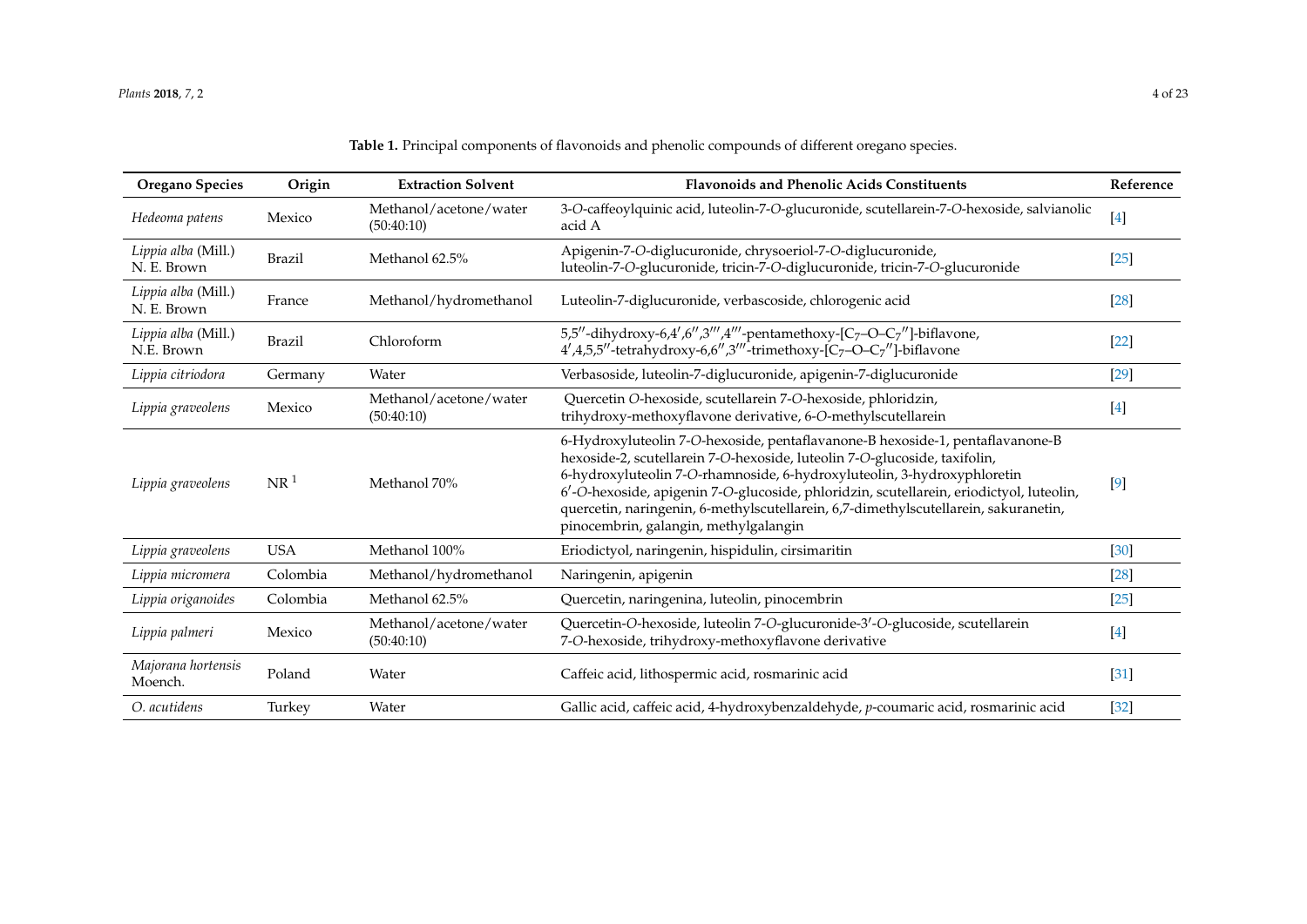| <b>Oregano Species</b> | Origin  | <b>Extraction Solvent</b>         | <b>Flavonoids and Phenolic Acids Constituents</b>                                                                                                                                                                                                                                                                                                                                                                                                                                                                                                                                                                                                                                                                                                                   | Reference |
|------------------------|---------|-----------------------------------|---------------------------------------------------------------------------------------------------------------------------------------------------------------------------------------------------------------------------------------------------------------------------------------------------------------------------------------------------------------------------------------------------------------------------------------------------------------------------------------------------------------------------------------------------------------------------------------------------------------------------------------------------------------------------------------------------------------------------------------------------------------------|-----------|
| O. dictamus            | Greece  | Methanol 62.5%/BHT                | Vanillic acid, protocatechuic acid, syringic acid, gallic acid, cinnamic acid, o-coumaric<br>acid, p-coumaric acid, caffeic acid, chlorogenic acid, rosmarinic acid, chrysin,<br>epicatechin, naringenin, catechin, genistein, quercetin                                                                                                                                                                                                                                                                                                                                                                                                                                                                                                                            | $[33]$    |
| O. dictamus            | Greece  | Water                             | Chlorogenic acid, rutin, luteolin-7-O-glucoside, apigenin-7-O-glucoisde, rosmarinic<br>acid, luteolin                                                                                                                                                                                                                                                                                                                                                                                                                                                                                                                                                                                                                                                               | $[34]$    |
| O. indercedens         | Greece  | Methanol                          | Caffeic acid, rosmarinic acid                                                                                                                                                                                                                                                                                                                                                                                                                                                                                                                                                                                                                                                                                                                                       | $[35]$    |
| O. majoram L.          | Germany | Methanol 60%/Formic acid<br>$1\%$ | Apigenin-6,8-di-C-glucoside, luteolin-7'-O-glucuronide, rosmarinic acid,<br>apigenin-glucuronide, lithospermic acid A isomer a, salvianolic acid B, apigenin                                                                                                                                                                                                                                                                                                                                                                                                                                                                                                                                                                                                        | $[36]$    |
| O. majoram L.          | Tunisia | Methanol                          | Dihydroxybenzoic acid hexose, syringic acid, vanillic acid, dihydroxybenzoic acid,<br>p-coumaric acid, chlorogenic acid, salvianolic acid I, caffeoyl-arbutin, rosmarinic acid,<br>gallocatechin isomer 1, gallocatechin isomer 2, 3-O-methyl-catechin,<br>luteolin-6,8-C-dihexose, apigenin-6,8-di-C-hexoside, isoorientin, orientin, isovitexin,<br>kaempferol-O-sumbubioside, kaempferol-O-glucuronide, luteolin-O-glycoside,<br>diosmin, apigenin-O-glucuronide, acacetin rutinoside, luteolin, apigenin, taxifolin,<br>taxifolin methyl ether isomer 1, taxifolin methyl ether isomer 2, dihydrokaempferide,<br>hesperidin, eriodictyol, sakuranetin, O-methy-quercetin, dimethyl myriceitn, quercetin<br>dimethyl ether, jaceidin isomer 1, jaceidin isomer 2 | $[37]$    |
|                        | Greece  | Water                             | Vanillic acid, protocatechuic acid, syringic acid, gallic acid, cinnamic acid, o-coumaric<br>acid, p-coumaric acid, ferulic acid, caffeic acid, sinapic acid, rosmarinic acid, chrysin,<br>epicatechin, naringenin, catechin, kaempferol, quercetin                                                                                                                                                                                                                                                                                                                                                                                                                                                                                                                 | $[34]$    |
|                        | Poland  | Methanol                          | Protocatechuic acid, p-hydroxybenzoic acid, gentisic acid, chlorogenic acid,<br>syringic acid                                                                                                                                                                                                                                                                                                                                                                                                                                                                                                                                                                                                                                                                       | $[38]$    |
|                        | Turkey  | Methanol 80%                      | Caffeic acid glucoside, epigallocatechin, arbutin, luteolin ruitinoside, luteolin<br>glucuronide, rosmarinic acid, dihydroquercetin, dihydroluteolin, apigenin, quercetin,<br>quercetin arabinoside, luteolin-7-O-glucoside gallocatechin derivative                                                                                                                                                                                                                                                                                                                                                                                                                                                                                                                | $[39]$    |
|                        | Germany | Methanol 50%                      | Luteolin-6,8-di-C-glucoside, apigenin-6,8-di-C-glucoside, luteolin-glucuronide,<br>rosmarinic acid, apigenin-glucuronide, lithospermic acid, apigenin                                                                                                                                                                                                                                                                                                                                                                                                                                                                                                                                                                                                               | $[40]$    |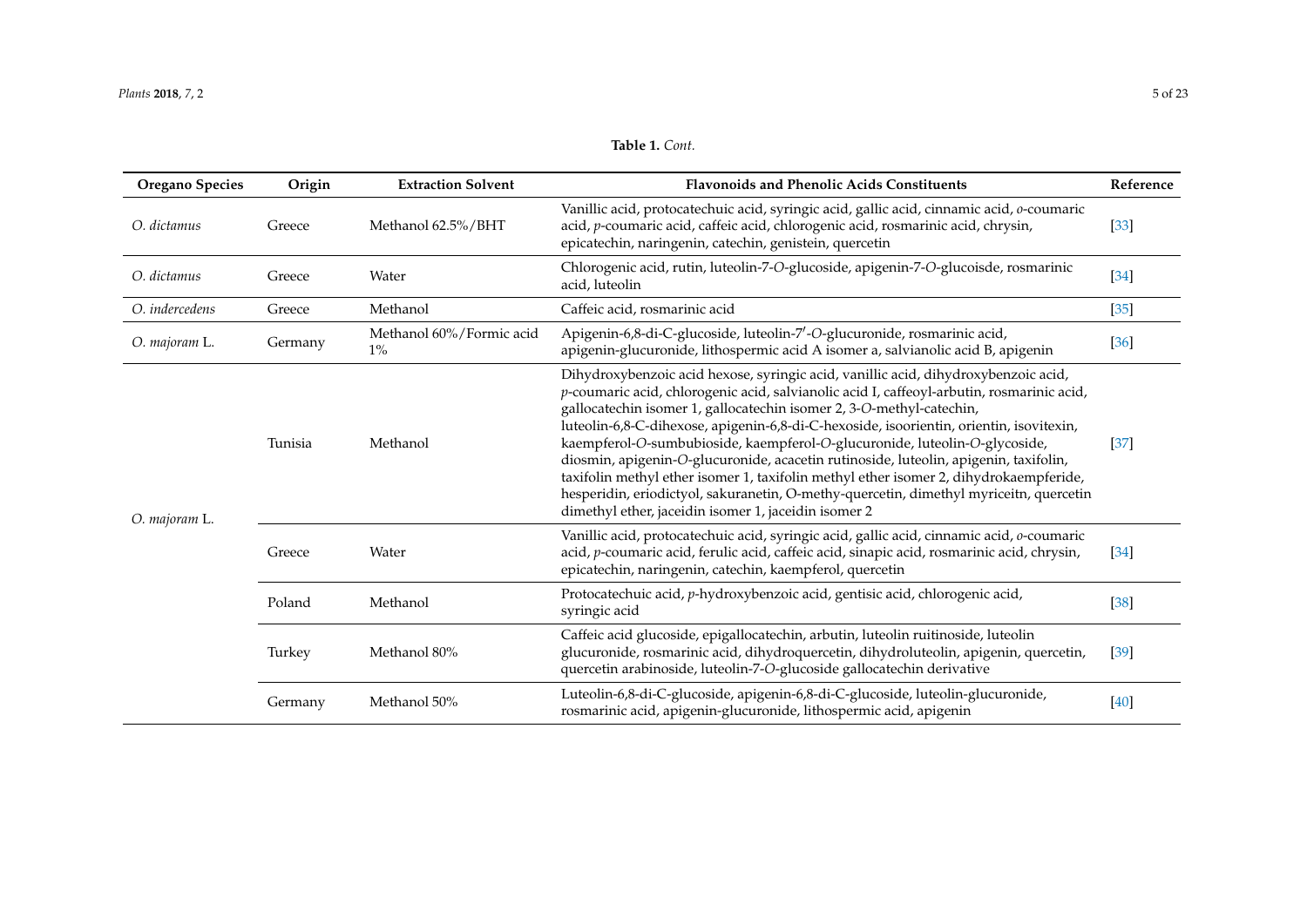### **Table 1.** *Cont.*

<span id="page-5-0"></span>

| Oregano Species           | Origin          | <b>Extraction Solvent</b>                            | <b>Flavonoids and Phenolic Acids Constituents</b>                                                                                                                                                                                                                                                                                                                                                                        | Reference |
|---------------------------|-----------------|------------------------------------------------------|--------------------------------------------------------------------------------------------------------------------------------------------------------------------------------------------------------------------------------------------------------------------------------------------------------------------------------------------------------------------------------------------------------------------------|-----------|
|                           | <b>USA</b>      | Methanol 80%                                         | Eriodictyol 6,8-di-C-glucoside, eriodictyol 7-O-glucoside, apigenin 6,8-di-C-glucoside,<br>luteolin 7,7'-di-O-glucuronide, luteolin 7-O-glucuronide-3'-O-glucoside, apigenin<br>7-O-diglucuronide, luteolin 7-O-glucuronide, luteolin 7-O-glucuronide, luteolin<br>7-O-glucoside, apigenin 7-O-glucoside, apigenin 7-O-glucuronide, rosmarinic acid                                                                      | $[41]$    |
|                           | Turkey          | Water                                                | Gallic acid, caffeic acid, p-coumaric acid, rosmarinic acid, chicoric acid,<br>apigenin-7-glucoside, quercetin, kaempferol                                                                                                                                                                                                                                                                                               | $[32]$    |
| O. majoram L.             | Italy           | Cascade extraction with<br>ethyl acetate and ethanol | Eriodictyol 7-O-rutinoside, aromadendrin, eriodictyol, naringenin, luteolin, sorbifolin,<br>cirsiliol, apigenin, cirsilineol, cirsimaritin, xanthomicrol, caffeic acid, rosmarinic acid                                                                                                                                                                                                                                  | $[42]$    |
|                           | Greece          | Cascade extraction with<br>hexane and ethyl acetate  | Salvianolic acid H, salvianolic acid B, rosmarinic acid, salvianolic acid C, eriodictyol,<br>naringenin                                                                                                                                                                                                                                                                                                                  | $[43]$    |
|                           | Finland         | Methanol 40%                                         | Calleryanin 3,4-dihydroxybenzoate, gastrodin 3,4-dihydroxybenzoate, calleryanin<br>3-hydroxy,4-methoxybenzoate                                                                                                                                                                                                                                                                                                           | $[44]$    |
|                           | Portugal        | Methanol 80%                                         | Gallic acid, 3,4-dihydroxybenzoic acid, (+)-catechin, caffeic acid, (-)-epicatechin,<br>rosmarinic acid                                                                                                                                                                                                                                                                                                                  | $[10]$    |
| Oregano <sup>2</sup>      | Turkey          | Methanol 80%                                         | Gallic acid, syringic acid, vanillic acid, protocatechuic acid, chlorogenic acid, p-coumaric<br>acid, quercetin-3-O-hexoside, luteolin-7-O-glucoside, ferulic acid, phloridzin,<br>dicaffeoylquinic acid, apigenin-7-O-rutinoside, rutin, apigenin-7-O-glucoside,<br>rosmarinic acid, luteolin-3-O-glucuronide, luteolin-7-O-rutinoside, quercetin, apigenin,<br>4'-methoxyapigenin, 6,7-dimethoxyscutellarein, luteolin | $[45]$    |
| Poliomintha<br>longiflora | NR <sup>1</sup> | Phosphate buffer                                     | Vanillic acid, caffeic acid, luteolin, rosmarinic acid, hispidulin<br>$\cdot$ $\cdot$ $\cdot$<br>$1 - r$                                                                                                                                                                                                                                                                                                                 | $[46]$    |

<sup>1</sup> Not reported, <sup>2</sup> Species not mentioned.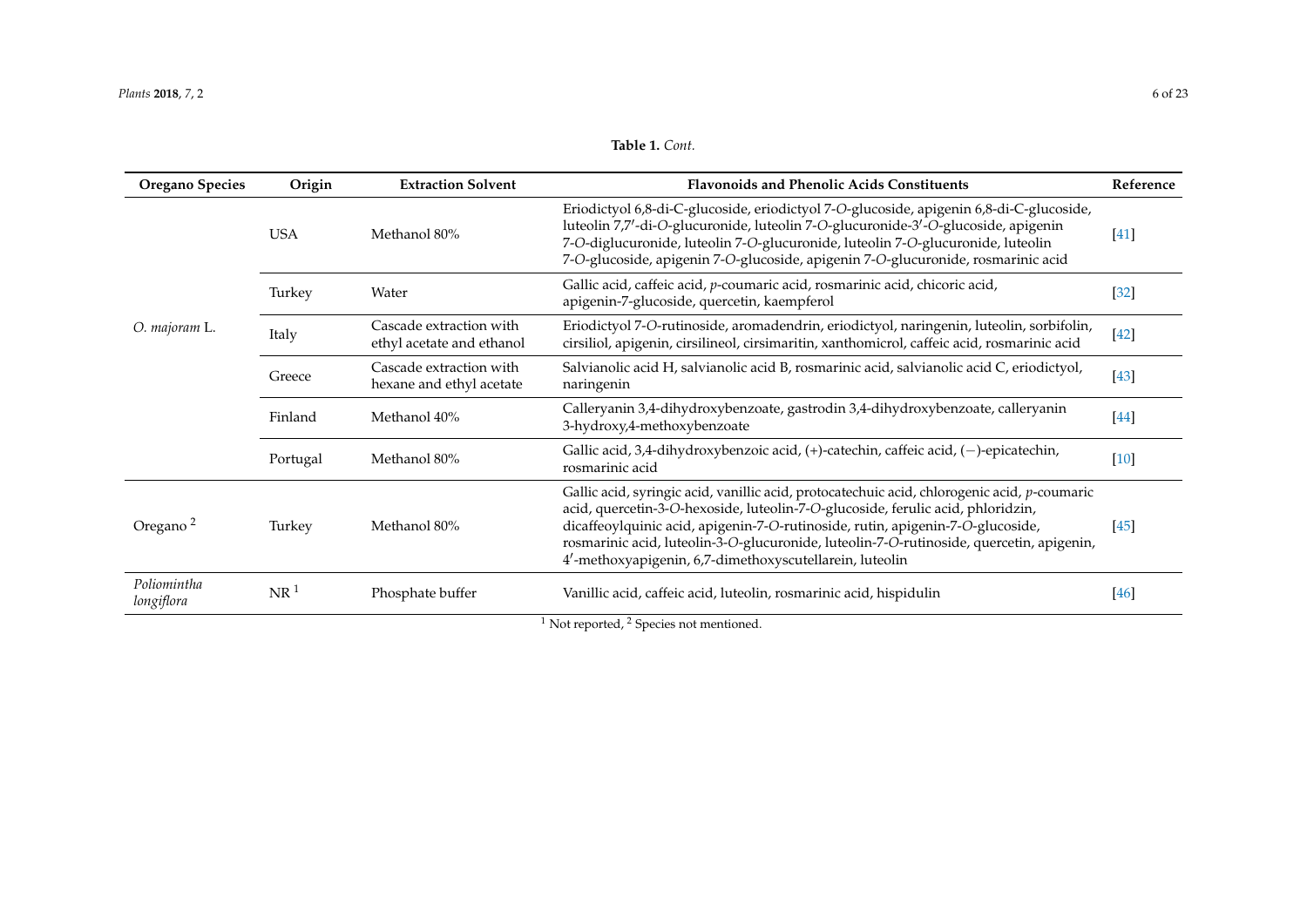#### **3. Physiological Functions of Flavonoids and Phenolic Acids from Oregano Species**

Flavonoids and phenolic acids are accumulated in plant tissues (such as leaves, flowers, stems and roots) as a response to biotic and abiotic stress like pathogen and insect attack, UV radiation and wounding [\[13,](#page-16-11)[47\]](#page-18-9). Phenolic compounds help plants survive and adapt to environmental disturbances through various physiological functions. Phenolic acids such as hydroxycinnamic acid derivatives serve as precursor molecules for the stilbenes, chalcones, flavonoids, lignans and anthocyanins [\[48\]](#page-18-10). These compounds are present in most tissues as conjugates (esters of carboxylic acids or sterols, amides of amino acids or amines, glycosides of mono or disaccharides) or insoluble-bound (attached to the structural components of the plant cell wall); and are rarely found in free form (monomers or dimers) [\[18](#page-16-16)[,49\]](#page-18-11).

On the other hand, flavonoids have been reported to play a variety of roles in plants, such as UV protection, pigmentation, growth regulation, stimulation of nitrogen-fixing nodules and disease resistance [\[11,](#page-16-10)[50\]](#page-18-12). Flavonoids have the ability to absorb UV-wavelength; this ability depends on the molecular structure and the nature of substitution on different rings of their molecule. For instance, dihydroxy B ring substituted flavonoids have a better antioxidant capacity, while their monohydroxy B ring substituted analogue have greater capacity to absorb UV wavelengths [\[50\]](#page-18-12). The flavones orientin and luteolin are found in high levels in plants exposed to high levels of solar UV-B radiation [\[51\]](#page-18-13). Moreover, flavonoids are produced in the cytosol of cells and are present in high concentrations in the epidermis of leaves [\[52\]](#page-18-14). Besides, flavonoids may regulate auxin movement and catabolism. For instance, they modulate different phenotypes and morphoanatomical features of plants, because of their ability to create auxin gradients [\[50\]](#page-18-12). Furthermore, flavonoids play a role in the protection of plants against plant feeding insects and herbivores; since their presence can alter the palatability of plants and reduce their nutritive value, decrease digestibility or even act as toxins [\[53\]](#page-18-15). Additionally, quercetin 3-*O*-rutinoside (rutin) has been reported to enhance membrane rigidity and protect the membrane from oxidative damage caused by lipid peroxidation [\[50\]](#page-18-12).

For a more detailed description of the chemistry and biological functions of flavonoids in plants, please refer to the review in the literature Samanta et al. [\[52\]](#page-18-14).

#### **4. Health Benefits of Flavonoids and Phenolic Compounds from Oregano Species**

Epidemiological, in vitro and in vivo evidence has associated regular dietary intake of FL and PA with lower incidence of chronic diseases [\[54,](#page-18-16)[55\]](#page-18-17). Interestingly, the flavonoids and phenolic acids that have been identified in oregano species have exhibited antioxidant, anti-inflammatory and anti-cancer properties [\[10,](#page-16-9)[56,](#page-18-18)[57\]](#page-18-19). Interestingly, some in vitro, in silico and in vivo studies have proposed a structure-activity relationship of flavonoids and phenolic acids with their biological properties [\[58–](#page-18-20)[60\]](#page-19-0). For instance, Ambriz-Pérez et al. [\[58\]](#page-18-20) summarized the following structure-anti-inflammatory activity relationship of flavonoids:

- A planar ring system in the flavonoid molecule is needed for anti-inflammatory activity
- Hydroxyl groups in B ring and at C5 and C7 of A ring are necessary for anti-inflammatory activity
- The flavones and flavonoles having a hydroxyl group at  $4'$  position of B ring show higher anti-inflammatory activity
- The methylation of the hydroxyl groups at 3, 5 or  $4'$  positions improves activity
- The methylation of the 3-hydroxyl group reduces cytotoxicity
- Flavones exhibited higher activities than isoflavones, flavonoles and flavanones
- The 5, 6, 7-trihydroxyflavone core structure improves activity
- Aglycones are more bioactive than glycosides

Furthermore, in accordance with the aforementioned, some sub-classes of flavonoids that are present in oregano species, have been related with higher activity towards certain diseases. For example, flavones have been linked with many pharmacological properties such as neuroprotective,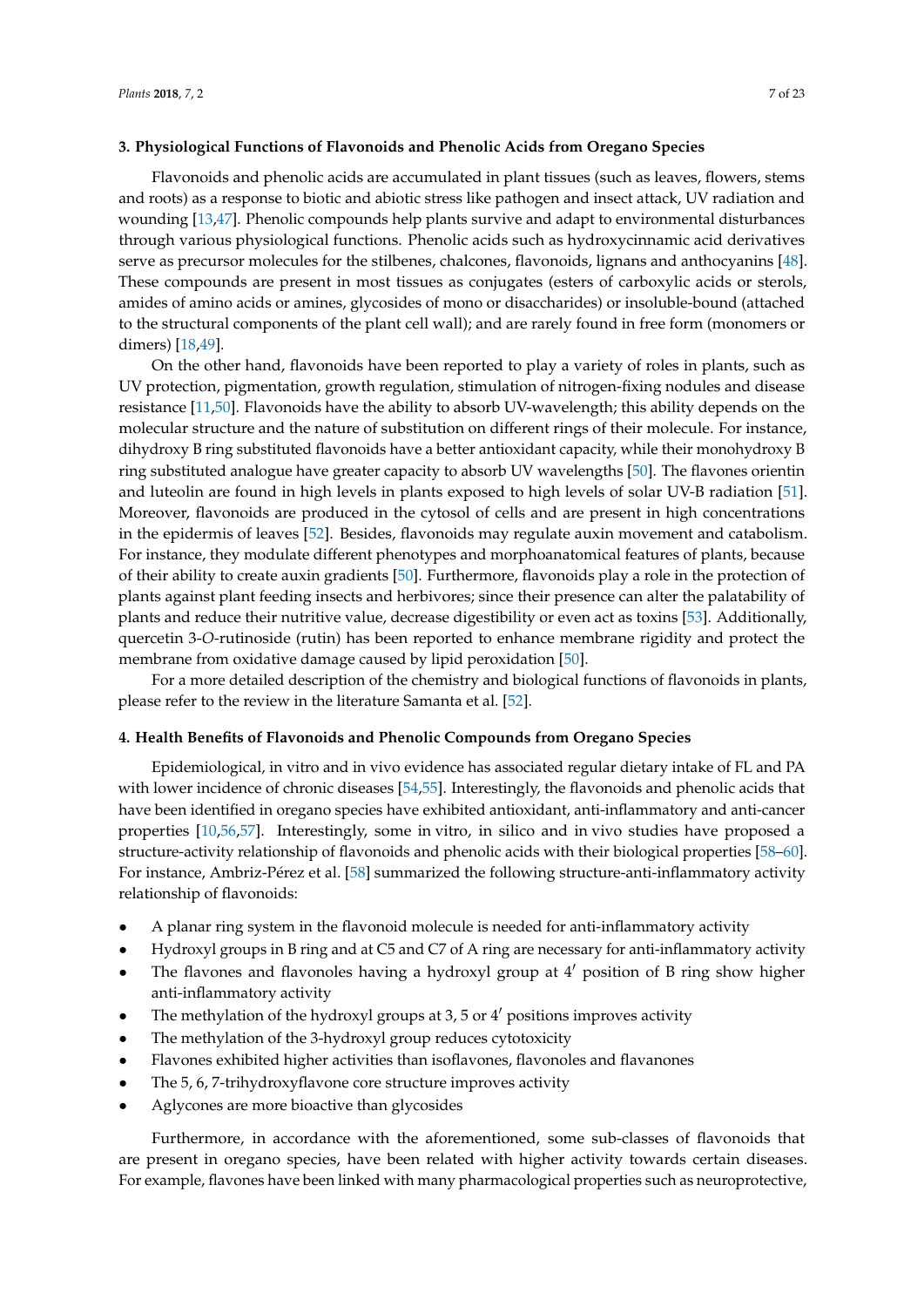anti-inflammatory, antioxidant, anti-asthmatic, anti-ulcer, decreased risk of cardiovascular diseases, anti-diabetic, anti-cancer, etc. [\[17,](#page-16-15)[61](#page-19-1)[–63\]](#page-19-2). Flavonols, for instance, have been associated with decreased risk of cardiovascular diseases [\[64\]](#page-19-3). Hydroxycinnamic acid derivatives have been linked with anti-diabetic, antioxidant and anti-cancer properties [\[65](#page-19-4)[,66\]](#page-19-5). In the following sub-sections, we will briefly discuss studies regarding the antioxidant, anti-inflammatory and anti-cancer properties of oregano.

#### *4.1. Antioxidant Properties of FL and PA from Oregano*

Flavonoids and phenolic acids from oregano have been reported with antioxidant properties [\[4\]](#page-16-3). These compounds can be extracted using different polar solvents like water, methanol and ethanol to obtain antioxidant-rich extracts. The antioxidant capacity of a sample is usually measured by different methods typically classified in two groups: hydrogen atom transfer (HAT) and electron transfer (ET). For instance, the oxygen radical absorbance assay (ORAC) is among the most common HAT assay used. On the other hand, the most commonly used ET methods are: the inhibition of the 1,1'-diphenyl-2-picrylhydrazyl radical (DPPH), the Trolox equivalent antioxidant capacity (TEAC) method/ABTS radical cation decolorization assay (also known as ABTS assay), the ferric reducing-antioxidant power assay (FRAP), the cupric ion reducing antioxidant capacity method (CUPRAC) and total phenolic content assay. Interestingly, DPPH and ABTS can also act like HAT [\[67,](#page-19-6)[68\]](#page-19-7). Table [2](#page-10-0) summarizes studies regarding antioxidant capacity in oregano species.

It has been reported that the antioxidant capacity of extracts from different oregano species is somewhat dependent on the solvents used during their extraction, which has been correlated with the FL and PA yielding during the process. A different study showed that the methanolic extract of the stem has strong antioxidant capacity against the DPPH radical (96% at 200 ppm), superoxide anion radical scavenging (61% at 250 ppm) and TAC (634 µM AAE/g of extract); which is attributed to their phenolic content such as rosmarinic acid, caffeic acid, rutin, gallic acid, quercetin and *p*-coumaric acid as reported by HPLC analysis [\[69\]](#page-19-8). Moreover, Singh et al. [\[70\]](#page-19-9) studied various leaf extracts from *Eryngium foetidum*, interestingly the aqueous extract had the highest phenolic content (256 mg gallic acid equivalents(GAE)/100 g fresh weight); furthermore, the methanolic extract was characterized by the presence of gallic, protocatechuic, syringic, *p*-coumaric, ferulic and sinapic acids.

The antioxidant capacity of oregano can also be affected by the cooking process. For instance, the effect of decoction and infusion on aqueous extracts of the leaves from *Lippia alba* has been studied by Timóteo et al. [\[21\]](#page-17-0), they analyzed three chemotypes of *Lippia alba* and reported the presence of flavonoids of the class of flavones, especially mono and di-glucuronides of apigenin, luteolin and tricin. The authors noted that decoction samples with higher total phenolics content exhibited higher antioxidant activities (DPPH) than infusions, indicating that longer brewing time is better in the extraction of these compounds. Moreover, it was suggested that the presence of luteolin and luteolin-7-*O*-glucuronide in some chemotypes could improve the antioxidant capacity of *Lippia alba*. Aqueous extracts from *Lippia graveolens* (also known as Mexican oregano) have been studied for their antioxidant properties. For example, the oil free methanolic extract of *L. graveolens* showed a total phenolic content ranged from 211 to 270 mg GAE/g dried extract, where rosmarinic acid and naringenin were identified; meanwhile, in accordance with the TPC, the inhibition of the DPPH radical (IC<sub>50</sub> = 152–207  $\mu$ g/mL) was positively correlated to higher TPC [\[71\]](#page-19-10). However, another methanolic extract did not show the presence of rosmarinic acid but the flavonoids eriodictyol, naringenin, hispidulin and cirsimaritin were identified and, similarly to other studies, there was a positive correlation between the TPC and the antioxidant capacity by ORAC assay, around 5–9 mmol Trolox equivalents (TE)/mg of dry weight extract (DWE) [\[30\]](#page-17-19).

Similarly, Lagouri and Alexandri [\[72\]](#page-19-11) found a positive correlation between the TPC and antioxidant capacities by DPPH and FRAP of the leaves sequentially extracted with hexane, acetone and methanol, along with their infusion; they showed that the methanolic extract had higher DPPH value and the infusion higher TPC and FRAP value. Moreover, Kaliora et al. [\[34\]](#page-17-20) observed a positive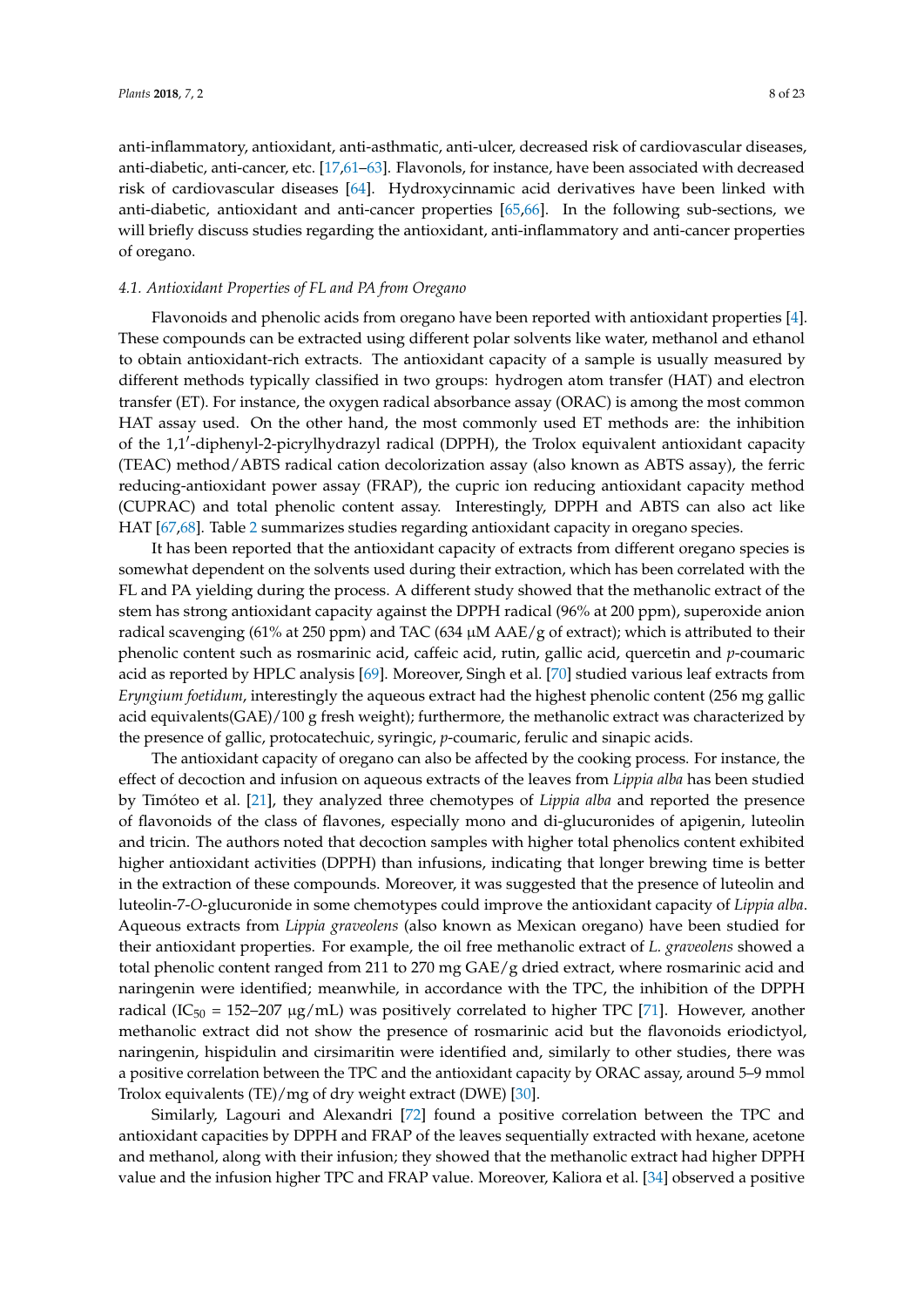correlation between antiradical activity and quercetin protocatechuic acid, gallic acid, epicatechin, catechin, kaempferol and chlorogenic acid, found on the infusion of leaves and flowers.

Regarding *Origanum glandulosum* (syn. *Origanum compactum*), Béjaoui et al. [\[73\]](#page-19-12) measured the antioxidant capacity of the methanolic extract, presenting an  $IC_{50}$  value of 0.6 mg/mL for DPPH, attributed principally to the presence of caffeic acid, which has been reported as a potent antioxidant [\[74\]](#page-19-13). Another widely studied oregano species regarding antioxidant capacity is *Origanum majorana*, characterized by the high content of rosmarinic acid. The antioxidant capacity of the microwave assisted methanolic extract from the aerial parts of *O. majorana* was analyzed by the CUPRAC, DPPH and TPC methods, showing high values attributed to the elevated content of rosmarinic acid, along with apigenin, caffeic acid and rutin [\[75\]](#page-19-14). Similarly, Elansary and Mahmoud [\[76\]](#page-19-15) reported that rosmarinic acid and caffeic acid were the main compounds on the infusion and methanolic extract of the leaves from *Origanum majorana*, were the last one showed better antioxidant capacity by DPPH, β-carotene bleaching and TPC. Other flavonoids that have been found in methanolic extracts of *O. majorana* with correlation with TPC and ORAC values are eriodictyol and naringenin [\[30\]](#page-17-19). Similarly, rosmarinic acid was found to be the phenolic acid that provides the strongest antioxidant activity by FRAP and DPPH on hydromethanolic extract from *Origanum majorana* [\[39\]](#page-18-21). On the other hand, Vallverdú-Queralt et al. [\[77\]](#page-19-16) did not find the presence of rosmarinic acid in the hydroethanolic extract of *Origanum majorana*, nevertheless protocatechuic acid, syringic acid and caffeic were the main compounds and the TPC exhibited a positive correlation with the DPPH and ABTS assays. Kogiannou et al. [\[26\]](#page-17-5) reported relatively low TPC (38 mg GAE/200 mL) on the infusion of the leaves and flowers from *Origanum microphyllum*, with caffeic acid, syringic acid and naringenin as the main phenolics. Moreover, the antioxidant capacity was attributed to this content of phenolics, especially to caffeic acid, by FRAP assay.

Greek oregano (*Origanum vulgare*) is the most recognized herb as oregano around the world, generally reporting elevated content of rosmarinic acid. Yan et al. [\[78\]](#page-19-17) analyzed the hydro-methanolic extract of the leaves from *O. vulgare* by TPC and ORAC, with results of 79–147 mg GAE/g DW and 1.59–3.39 mmol TE/g DW, respectively; but no correlation was found between the rosmarinic acid content and the antioxidant capacity measured by ORAC, which may indicate that other compounds are acting as antioxidant agents. In contrast, Gonçalves et al. [\[10\]](#page-16-9) partially attributed the high antioxidant capacity (DPPH, ABTS and FRAP) of the same kind of extract to the large quantity of rosmarinic acid (23.53 mg/g of dry extract) and the presence of other active compounds like (−)-epicatechin. A study by Kolda¸s et al. [\[32\]](#page-17-21) in *O. vulgare* associated the presence rosmarinic, chicoric and caffeic acid with the antioxidant capacity of samples. Furthermore, eriodictyol and naringenin were also found in the methanolic extract of *O. vulgare* leaves, which exhibited high TPC (430 µg of GAE/mg of DWE) and a positive correlation with the ORAC value  $(\sim 11 \text{ mmol TE/mg DWE})$  [\[30\]](#page-17-19). Likewise, the flavonoids luteolin-7-*O*-glucoside and apigenin-7-*O*-glucoside were obtained using accelerated solvent extraction with methanol, presenting a significant positive correlation between the TPC and the FRAP value [\[79\]](#page-20-0). Moreover, Balkan et al. [\[80\]](#page-20-1) found a correlation between the TPC and DPPH scavenging activity with the presence of eriodictyol, apigenin and caffeic acid in the aqueous extract of *O. vulgare*.

For *Thymbra capitata,* the ethyl acetate extracts of aerial parts exhibited higher TPC, probably related to the higher content of taxifolin di-*O*-glucoside; whereas, the ethanolic extract was more efficient on the superoxide scavenging activity assay, the effect attributed to the higher content of rosmarinic acid in the extract [\[81\]](#page-20-2).

As it can be seen, the polarity of the solvents used to extract FL and PA of interest from oregano can affect the yield and profile of compounds obtained, thus affecting their antioxidant capacity.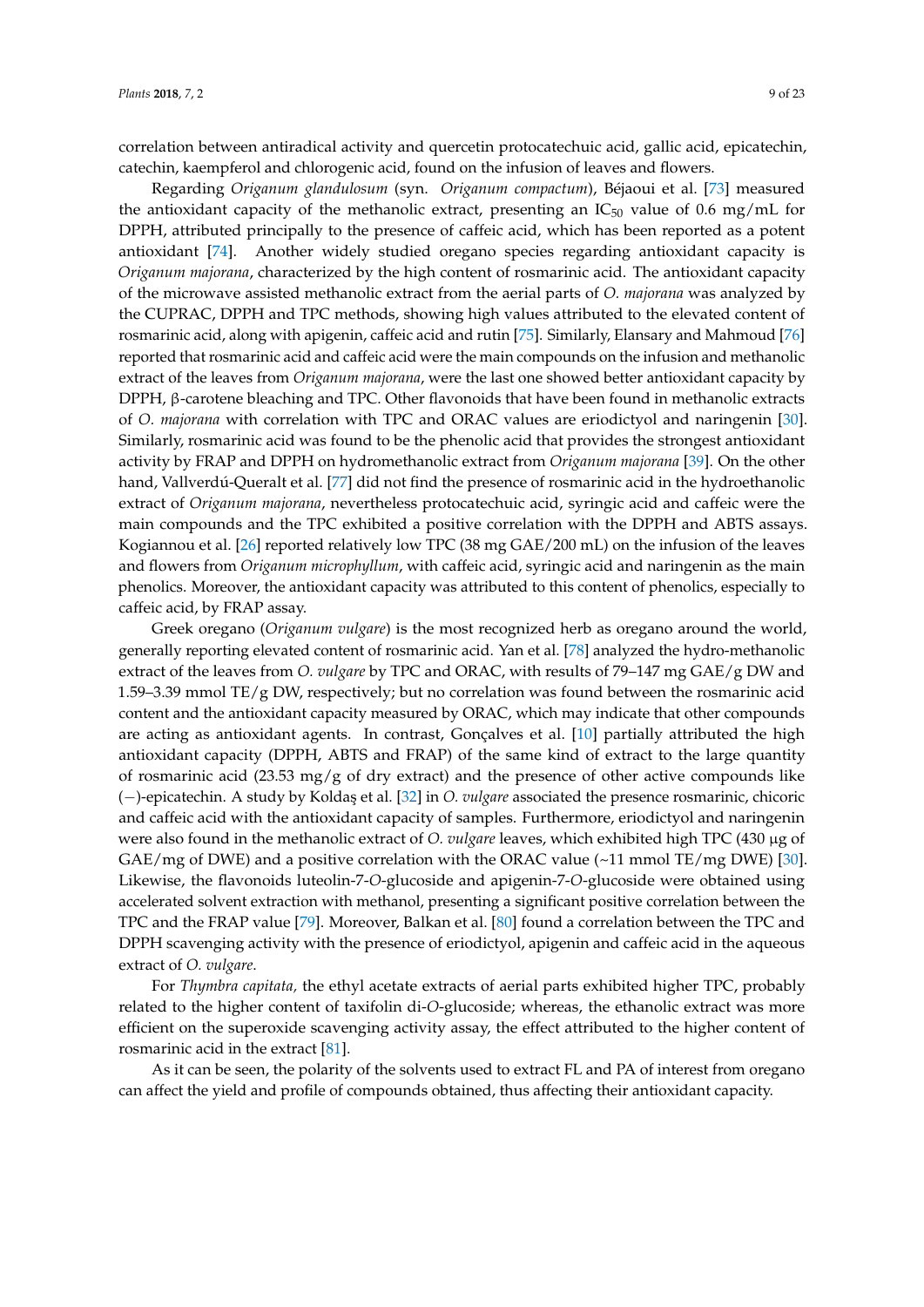#### *Plants* **2018**, *7*, 2 10 of 23

# **Table 2.** A summary of the antioxidant capacity of flavonoids and phenolic acids of different oregano species.

| <b>Oregano Species</b> | Extract                                                       | Compounds                                                                                                                      | <b>Plant Part</b>           | <b>Antioxidant Assay</b>                  | Reference |
|------------------------|---------------------------------------------------------------|--------------------------------------------------------------------------------------------------------------------------------|-----------------------------|-------------------------------------------|-----------|
| Coleus aromaticus      | Methanol                                                      | Rosmarinic, caffeic, p-coumaric and gallic acids;<br>quercetin and rutin                                                       | Stem                        | DPPH, superoxide, TAC                     | [69]      |
| Eryngium foetidum      | Aqueous, methanol                                             | Gallic, protocatechuic, syringic, p-coumaric, ferulic<br>and sinapic acids                                                     | Leaves                      | TPC, DPPH                                 | $[70]$    |
| Lippia alba            | Aqueous                                                       | Apigenin-7-O-diglucuronide,<br>chrysoeriol-7-O-diglucuronide,<br>tricin-7-O-diglucuronide, luteolin-7-O-glucuronide            | Leaves                      | TPC, DPPH                                 | $[21]$    |
| Lippia graveolens      | Methanol                                                      | Rosmarinic acid, naringenin                                                                                                    | Aerial parts                | TPC, DPPH                                 | $[71]$    |
|                        | Methanol                                                      | Eriodictyol, naringenin, hispidulin, cirsimaritin                                                                              | Leaves,<br>commercial herbs | TPC, ORAC                                 | [30]      |
| Origanum dictamnus     | Sequentially with<br>hexane, acetone and<br>methanol; Aqueous | Methanolic: gallic, caffeic, ferulic and rosmarinic<br>acids. Aqueous: gallic, caffeic, protocatechuic and<br>rosmarinic acids | Leaves                      | TPC, DPPH, FRAP                           | $[72]$    |
|                        | Aqueous                                                       | Rosmarinic, caffeic and vanillic acids, epicatechin,<br>catechin, genistein                                                    | Leaves and<br>flowers       | TPC, DPPH, FRAP                           | $[34]$    |
| Origanum glandulosum   | Methanol, previously<br>deffated with n-hexane                | Caffeic acid, luteolin glucoside                                                                                               | Not specified               | DPPH, FRAP                                | $[73]$    |
|                        | Methanol microwave-assisted                                   | Rosmarinic and caffeic acid, apigenin, rutin                                                                                   | Aerial parts                | TPC, DPPH, CUPRAC                         | $[75]$    |
|                        | Aqueous, methanol                                             | Rosmarinic and caffeic acids                                                                                                   | Leaves                      | TPC, DPPH, $\beta$ -carotene<br>bleaching | $[76]$    |
| Origanum majorana      | Methanol                                                      | Rosmarinic acid, eriodictyol, naringenin, hispidulin,<br>cirsimaritin                                                          | Leaves,<br>commercial herbs | TPC, ORAC                                 | $[30]$    |
|                        | Methanol                                                      | Rosmarinic acid, epigallocatechin, quercetin, apigenin                                                                         | Not specified               | DPPH, FRAP                                | $[39]$    |
|                        | Ethanol                                                       | Chlorogenic, ferulic, p-coumaric, p-hydroxybenzoic,<br>protocatechuic, rosmarinic and syringic acids,<br>quercetin             | Not specified               | TPC, DPPH, ABTS                           | $[77]$    |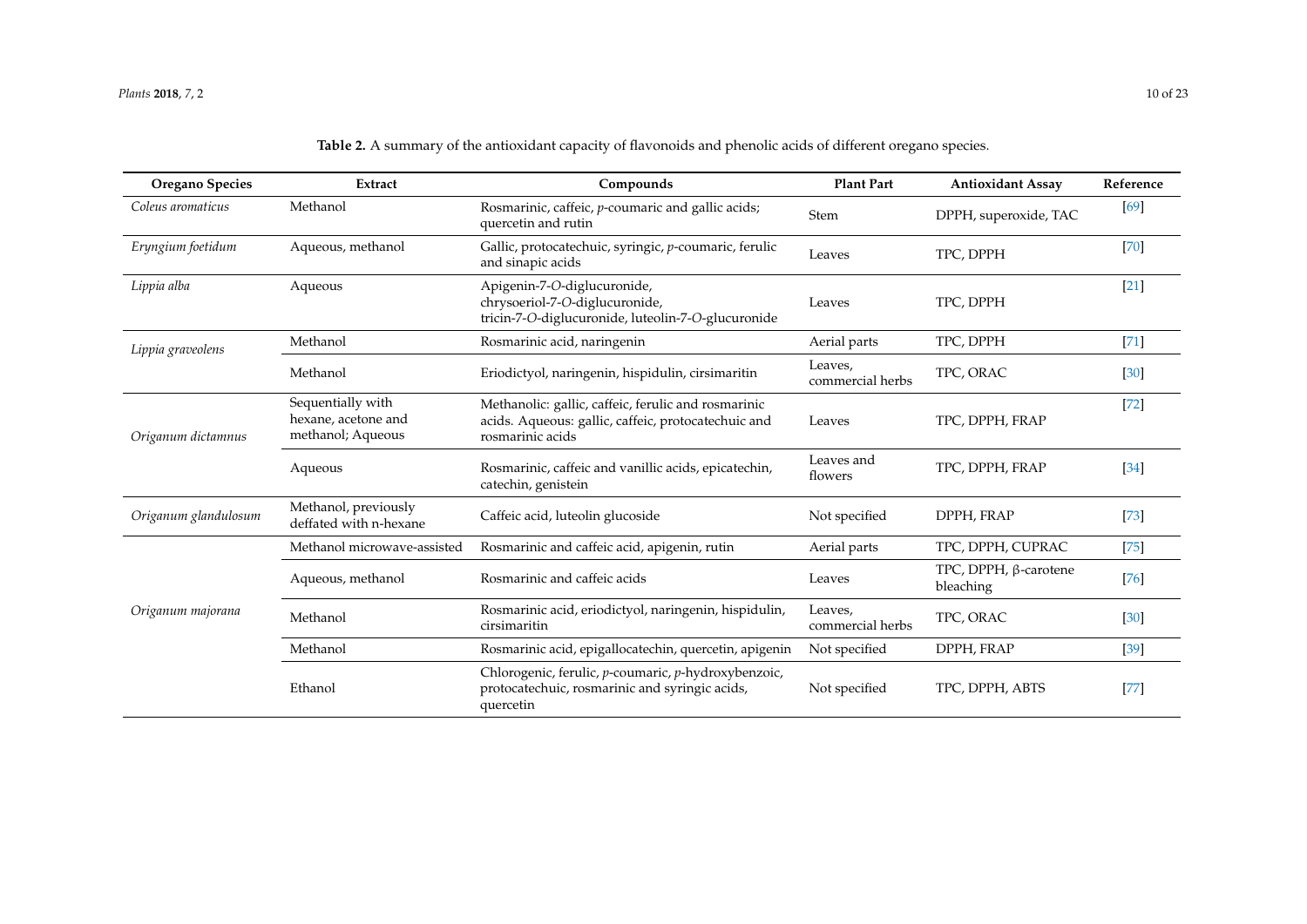<span id="page-10-0"></span>

| <b>Oregano Species</b> | Extract                                   | Compounds                                                                                                | <b>Plant Part</b>     | <b>Antioxidant Assay</b>          | Reference |
|------------------------|-------------------------------------------|----------------------------------------------------------------------------------------------------------|-----------------------|-----------------------------------|-----------|
| Origanum microphyllum  | Aqueous                                   | p-Hydroxybenzoic, protocatechuic, syringic and<br>caffeic acids, naringenin                              | Leaves and<br>flowers | TPC, FRAP                         | $[26]$    |
|                        | Methanol                                  | Rosmarinic acid                                                                                          | Leaves                | TPC, ORAC                         | $[78]$    |
| Origanum vulgare       | Methanol                                  | Rosmarinic acid and $(-)$ -epicatechin                                                                   | Leaves                | DPPH; ABTS, FRAP                  | $[10]$    |
|                        | Water, methanol, ethyl<br>acetate, hexane | Rosmarinic, caffeic, chicoric and p-coumaric acids                                                       | Leaves                | TPC, DPPH, TAC, RP,<br>superoxide | $[32]$    |
|                        | Methanol                                  | Rosmarinic acid, eriodictyol, naringenin                                                                 | Leaves                | TPC, ORAC                         | $[30]$    |
| Origanum vulgare       | Methanol                                  | Rosmarinic and caffeic acids, luteolin-7-O-glucoside,<br>apigenin-7-O-glucoside                          | Not specified         | TPC, FRAP                         | $[79]$    |
|                        | Aqueous                                   | Eriodictyol, apigenin, caffeic acid, kaempferol                                                          | Not specified         | TPC, DPPH                         | [80]      |
| Thymbra capitata       | Ethyl acetate, ethanol                    | Ethyl acetate: taxifolin di-O-glucoside, thymusin.<br>Ethanol: taxifolin di-O-glucoside, rosmarinic acid | Aerial parts          | TPC, superoxide                   | [81]      |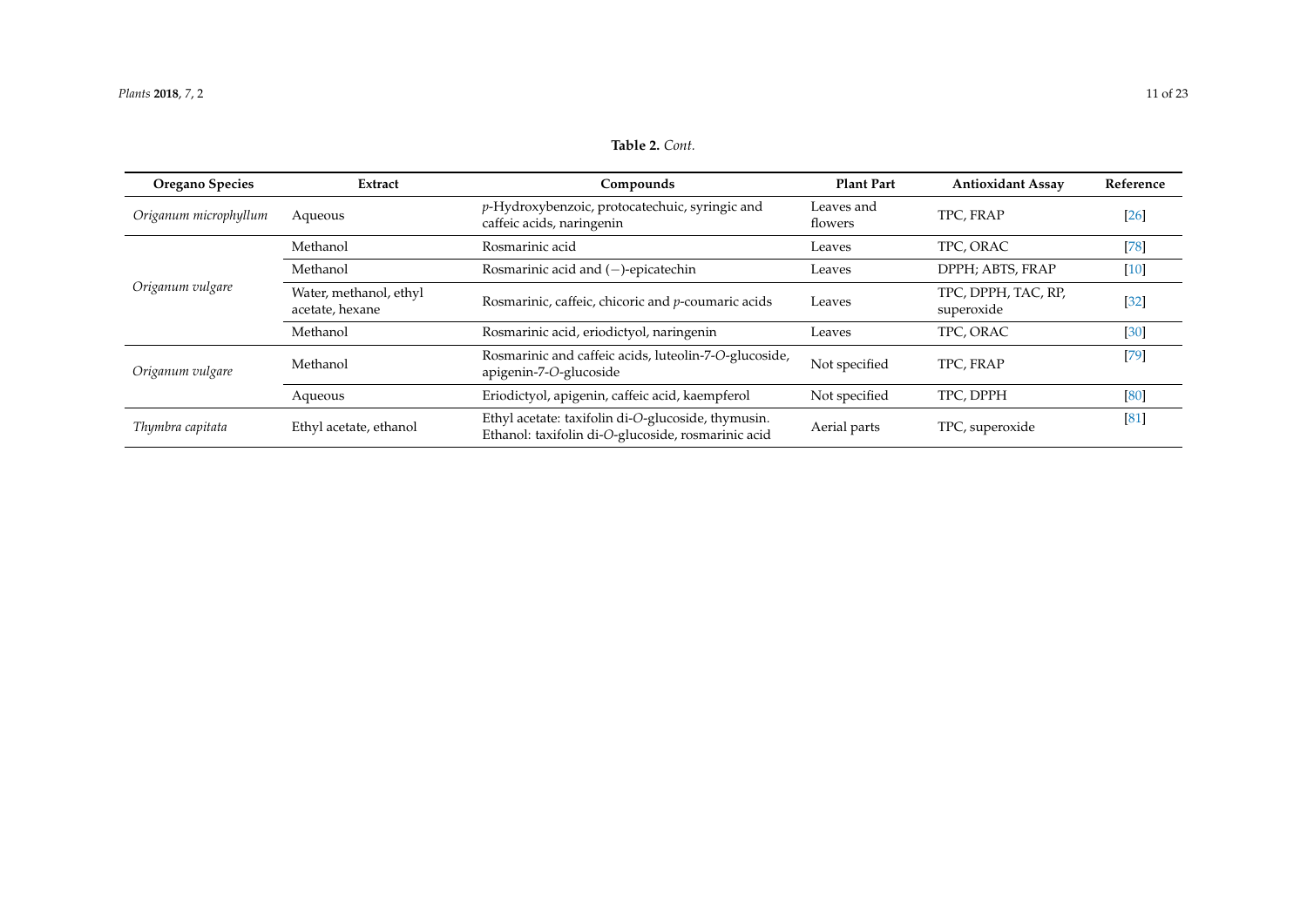#### *4.2. Anti-Inflammatory Properties of FL and PA from Oregano*

Inflammation is a response of the organism to detect and destroy harmful agents [\[82\]](#page-20-6). During inflammation, the synthesis of pro-inflammatory mediators is activated. Some of these mediators are nitric oxide (NO), reactive oxygen species (ROS), cytokines and prostaglandins (PGs), as well as enzymes such as inducible nitric oxide synthase (iNOS) and cyclooxygenases (COXs) [\[83\]](#page-20-7). When the inflammatory response is not well regulated an overproduction of these mediators is triggered causing pathological processes associated to diseases namely, arthritis, atherosclerosis and cancer, among others [\[84,](#page-20-8)[85\]](#page-20-9). Therefore, the inhibition of the pro-inflammatory mediators mentioned is an important objective for the treatment of inflammation-related diseases.

It has been suggested that phenolic compounds from oregano, such as flavonoids and phenolic acids, might exert anti-inflammatory properties (Table [3\)](#page-12-0) [\[86](#page-20-10)[–88\]](#page-20-11). In this regard, Mueller et al. [\[89\]](#page-20-12) evaluated the anti-inflammatory activity of *Origanum onites* and *O. majorana* hydrophilic extracts on lipopolysaccharide (LPS)-stimulated RAW 264.7 macrophage cells. Pre-treatment of the cells with *O. onites* extracts at 500 µg/mL and 200 µg/mL reduced 19% and 49% the secretion of the pro-inflammatory cytokine IL-6, respectively, while the expression of iNOS was completely inhibited. Similarly, when macrophages were pre-treated with the extracts from *O. majorana* at 500 µg/mL and  $200 \mu g/mL$  the levels of IL-6 were reduced 20% and 17%, respectively, while the iNOS expression was diminished 66%. Even though Mueller et al. [\[89\]](#page-20-12) did not identify the compounds in the *O. onites* and *O. majorana* extracts, they mention that diosmetin, apigenin, luteolin and rosmarinic acid are the compounds to most likely be present in the hydrophilic extracts, so these molecules might be responsible for the activity of oregano extracts. On the other hand, aqueous infusion of *O. vulgare* was evaluated by Kogiannou et al. [\[26\]](#page-17-5) in order to know their effect on IL-8 secretion, a pro-inflammatory and cancer promoting cytokine, in the cancerous cell lines HT-29 and PC3. When cells were treated with the *O. vulgare* infusion powder (0.2 µg powder/µL of medium) and stimulated with TNF-α, the IL-8 concentration on the medium was significantly reduced in both HT-29 and PC3 cells. The phenolic acid and flavonoid profile of the infusion from *O. vulgare* was also determined. The authors attributed to caffeic acid present in the infusion part of the anti-IL-8 activity of oregano.

Recently, it has been demonstrated that extracts from the oregano species *Lippia graveolens*, *L*. *palmeri* and *Hedeoma patens*, containing quercetin, luteolin and scutellarein derivatives and salvianolic and neochlorogenic acids, showed anti-inflammatory activity by lowering ROS and NO production in LPS-induced inflammation in lipopolysaccharide (LPS)-stimulated RAW 264.7 macrophage cells [\[4\]](#page-16-3).

For a better understanding on how phenolic compounds exert their anti-inflammatory activity we recommend to review the papers by Ambriz-Pérez et al. [\[58\]](#page-18-20) and Leyva-López et al. [\[90\]](#page-20-13).

| <b>Oregano Species</b> | Compounds                                                                                                                          | Effect                                                                                                                                                                                         | Reference |
|------------------------|------------------------------------------------------------------------------------------------------------------------------------|------------------------------------------------------------------------------------------------------------------------------------------------------------------------------------------------|-----------|
| Eryngium<br>foetidum   | Kaempferol, chlorogenic acid, caffeic acid                                                                                         | Reduction of NO and ROS production and<br>inhibition of the protein levels and gene<br>expression of IL-6, TNF- $\alpha$ , iNOS and<br>COX-2 in LPS-stimulated RAW 264.7<br>murine macrophages | [88]      |
| Hedeoma patens         | Neochlorogenic acid,<br>Luteolin-7-O-glucuronide,<br>scutellarein-7-O-hexoside, salvianolic acid A                                 | Reduction of the levels of NO and ROS<br>produced in murine macrophage cells                                                                                                                   | $[4]$     |
| Lippia graveolens      | Ouercetin-O-hexoside,<br>scutellarein-7-O-hexoside, phloridzin,<br>trihydroxy-methoxyflavone derivative,<br>6-O-methylscutellarein | Inhibition of the NO and ROS production<br>in LPS-stimulated murine macrophage cells                                                                                                           | [4]       |

**Table 3.** A summary of the anti-inflammatory properties of flavonoids and phenolic acids of different oregano species.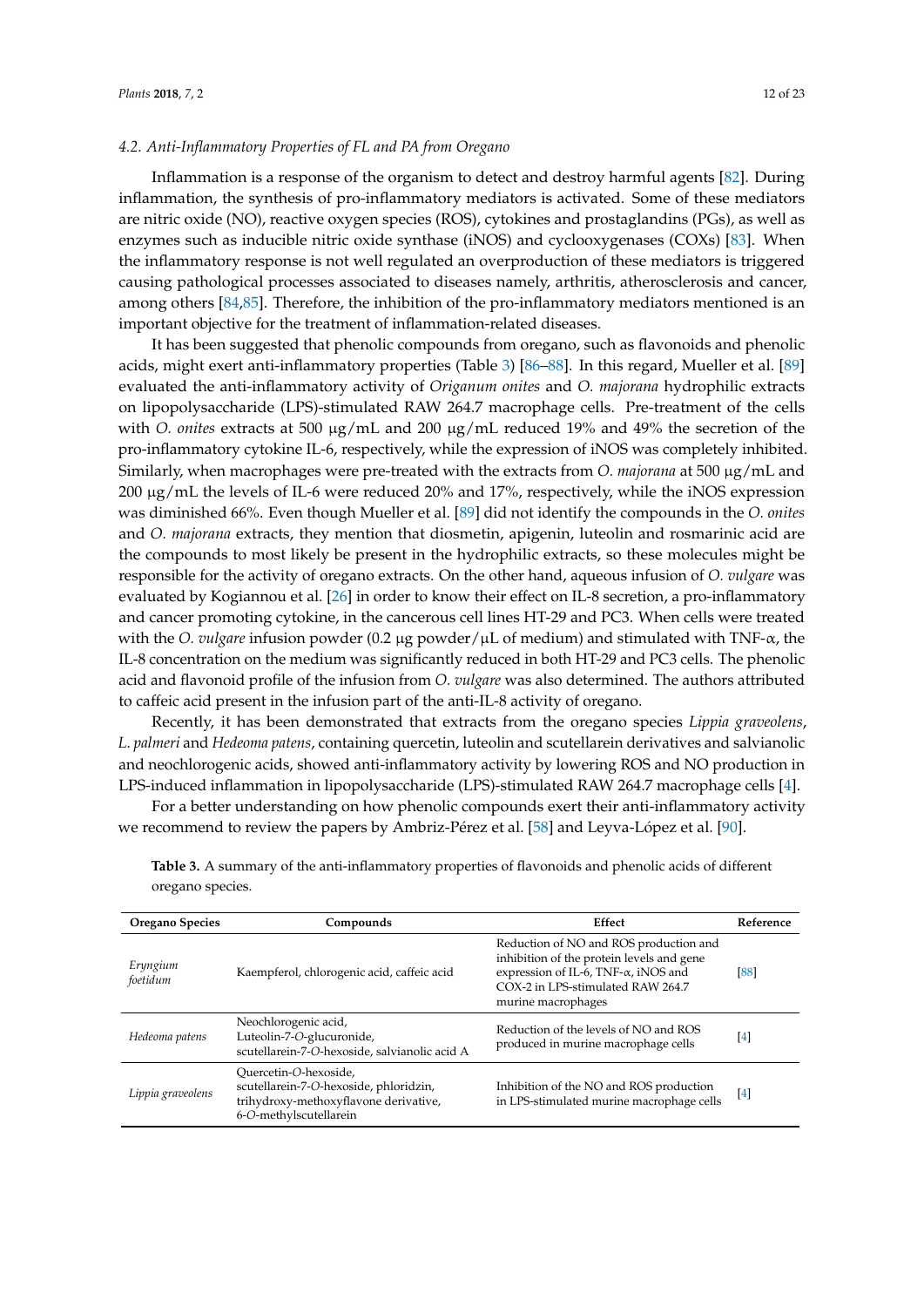<span id="page-12-0"></span>

| Oregano Species  | Compounds                                                                                                                                                          | Effect                                                                      | Reference        |
|------------------|--------------------------------------------------------------------------------------------------------------------------------------------------------------------|-----------------------------------------------------------------------------|------------------|
| Lippia palmeri   | Ouercetin-O-hexoside,<br>luteolin-7-O-glucuronide-3'-O-glucoside,<br>scutellarein-7-O-hexoside,<br>trihydroxy-methoxyflavone derivative,<br>6-O-methylscutellarein | Decrease of the levels of NO and ROS<br>produced in murine macrophage cells | $\left[4\right]$ |
| Origanum vulgare | Caffeic acid                                                                                                                                                       | Diminution of IL-8 secretion in HT-29 and<br>PC3 cells                      | [26]             |

**Table 3.** *Cont.*

#### *4.3. Anti-Cancer Properties of FL and PA from Oregano*

Cancer is described as "a group of diseases characterized by unregulated cell growth and the invasion and spread of cells from the site of origin, or primary site, to other sites in the body" [\[91\]](#page-20-14). Several factors are involved in the onset of cancer such as age, alcohol, cancer-causing substances, diet, hormones, obesity, radiation, tobacco, etc.; and they may play a direct or indirect role in the development and progressions of different types of cancers. Carcinogenesis includes five known steps: initiation, promotion, progression, invasion and metastasis. The National Cancer Institute [\[92\]](#page-20-15) states that in vitro and in vivo studies have shown that the increased presence of antioxidants prevents free radical damage that has been associated with cancer development. Plant foods are the most significance source of natural antioxidants; from which, flavonoids and phenolic acids have attracted the most attention as potential therapeutic agents against cancer. Shukla and Gupta [\[93\]](#page-20-16) summarized that the potential anticancer properties of FL and PA as demonstrated by laboratory studies are due to different mechanisms of action, including antioxidation, induction of detoxification enzymes and inhibition of bioactivation enzymes, estrogenic and anti-estrogenic activity, antiproliferation, cell cycle arrest and apoptosis, promotion of differentiation, regulation of host immune function and inhibition of angiogenesis and metastasis. Several of the wide variety of FL and PA that have been identified in species classified as oregano have been reported with anti-cancer properties (Table [4\)](#page-13-0). Thus, research has focused on the use of oregano FL and PA as potential anti-cancer therapy.

In this subject, the ethanolic extracts from *Origanum compactum* showed cytotoxic activity against human breast cancer cells (MCF7) and this effect was partially attributed to its FL content [\[94\]](#page-20-17). Calderón et al. [\[95\]](#page-20-18) used the methanolic extracts of *Lippia cardiostegia* had cytotoxic activity at values from GI50 of 5.5, 5.2 and 7.5 (µg/mL) over breast (MCF-7), lung (H-460) and central nervous system (SF-268) human cancer cell lines. Methanolic extract from *Origanum compactum* also exhibited cytotoxic activity against MCF-7 cells, with IC50 values from  $382 \mu g/mL$  to  $374 \mu g/mL$  [\[96\]](#page-20-19). Hesperetin isolated from *Origanum majorana* has shown better antiproliferative activity than 5-fluoroacil against *Rattus norvegicus* brain glioma (C6) and HeLa cells [\[97\]](#page-20-20). The FL and PA of hydroalcoholic extracts from *Origanum vulgare* L. subsp. *viridulum* showed antiproliferative activity, with 44% of inhibition of cell proliferation against human breast cancer cells (MFC-7), around 64% of inhibition against hepatic cancer cells (HepG2) and around 40% of inhibition of colorectal cancer (LoVo) cells. It is important to mention that *Origanum vulgare* extracts seemed to exhibit a selective antiproliferative activity against HepG2 [\[98\]](#page-20-21).

Savini et al. [\[99\]](#page-21-0) evaluated the ethanolic extracts from *Origanum vulgare* on cell proliferation and cell death in colon adenocarcinoma (Caco-2) cells; finding that at a concentration of 300 µg/mL oregano extract cell viability of decreased approximately 30% after 24 h; however, at a concentration of 500 µg/mL death time-dependently occurred. They also suggested that the mix of phenolic compounds found in *O. vulgare* extracts is more effective than individual phenolics, indicating a synergistic effect between compounds. Moreover, Nile et al. [\[100\]](#page-21-1) suggested that the high cytotoxicity of *Origanum vulgare* extracts against breast cancer cells (MFC-7) is related to its high phenolic content

Likewise, García-Pérez et al. [\[57\]](#page-18-19) evaluated different extracts from *Poliomintha glabrescens* for cytotoxic activity in colon cancer cells HT-29. The evaluated samples showed inhibition of the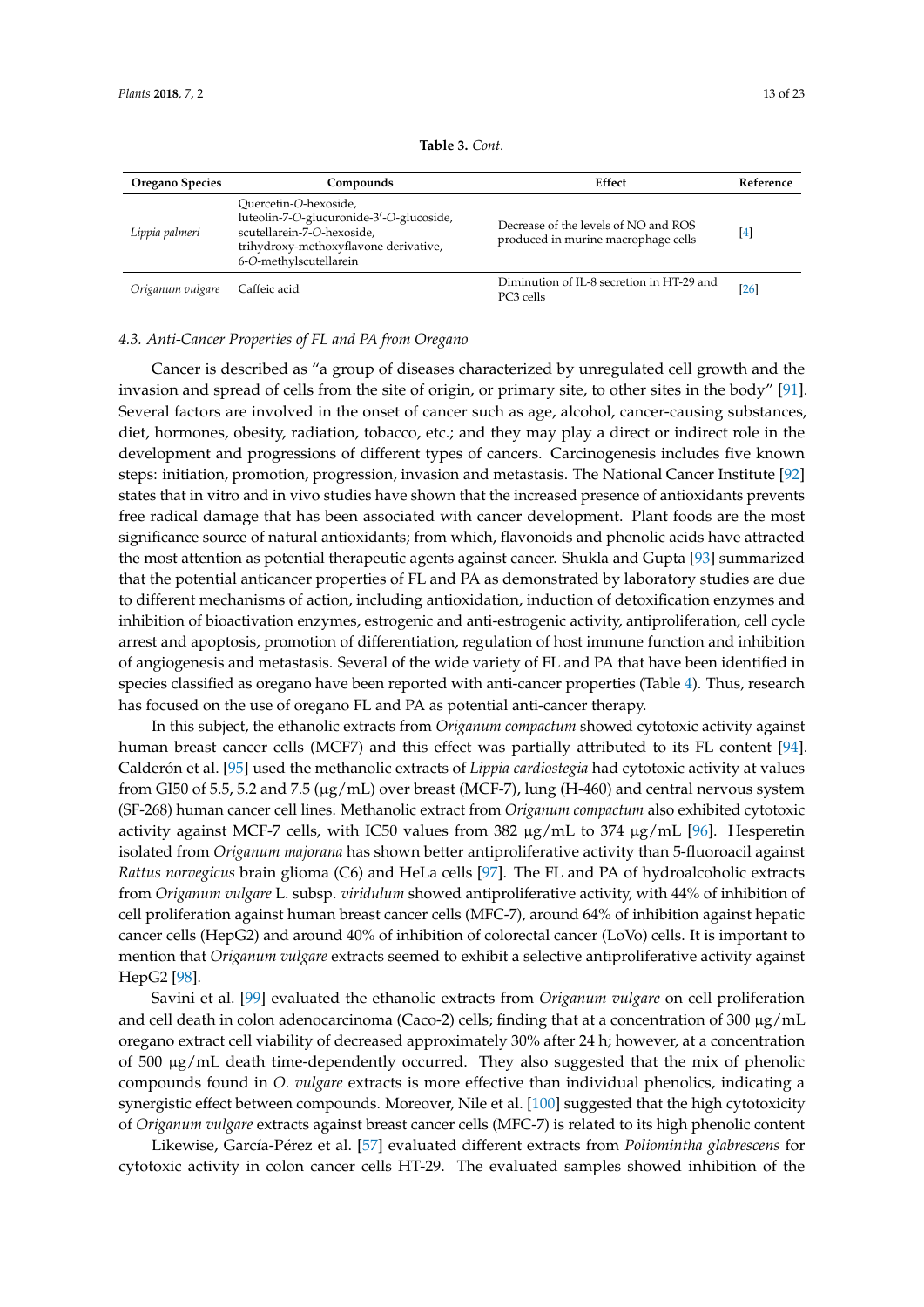proliferation of HT-29 cell line, which was partially attributed to the luteolin and apigenin content in *Poliomintha glabrescens*.

According to all of these studies, the phenolic extracts and isolated flavonoids and phenolic acids of species classified as oregano are a promising source for the development of new drugs in the treatment of cancer, nevertheless more research is necessary to understand in detail the mechanisms of action of these compounds as well as their effects on in vivo models and the possible side effects that could occur their administration.

| <b>Oregano Species</b>          | <b>Anti-Cancer Activity</b> | Effect                                                                                                                                                                                                                 | Reference         |
|---------------------------------|-----------------------------|------------------------------------------------------------------------------------------------------------------------------------------------------------------------------------------------------------------------|-------------------|
| Origanum dictmnus               | Cytotoxic                   | Activity against human bronchial epidermoid carcinoma<br>(NSCLC-N6) and murine leukemia (P388) cells line.                                                                                                             | $[101]$           |
| Origanum compactum              | Cytotoxic                   | Activity against human breast cancer cells (MCF-7)                                                                                                                                                                     | $[94]$            |
|                                 | Antiproliferative           | Inhibit human breast cancer (MCF-7) cell proliferation.                                                                                                                                                                | [96]              |
| Origanum syriacum               | Antiproliferative           | Reduction in the proliferation of human breast cancer<br>cells (MFC-7).                                                                                                                                                | $[102]$           |
| Origanum vulgare                | Antiproliferative           | Reduction in the proliferation of human breast cancer<br>(MFC-7), colorectal cancer (LoVo), cervical epithelial<br>carcinoma (HeLa) cells and selective antiproliferative<br>activity on hepatic cancer cells (HepG2). | [32, 98, 102]     |
|                                 | Cytotoxic                   | Showed signs of cells death on cervical epithelial<br>carcinoma (HeLa) cell line and cytotoxicity for breast<br>cancer and colon adenocarcinoma (Caco-2) cells.                                                        | $[98 - 100, 103]$ |
| Lippia cardiostegia<br>Benth    | Cytotoxic                   | Activity against breast (MCF-7), lung (H-460) and<br>central nervous system (SF-268) human cancer cell lines.                                                                                                          | $[95]$            |
| Origanum marjorana              | Antiproliferative           | Inhibit Rattus norvegicus brain glioma (C6) and cervical<br>epithelial carcinoma (HeLa) cell proliferation.                                                                                                            | $[97]$            |
|                                 | Cytotoxic                   | Activity against fibrosarcoma (HT-1080) cell line.                                                                                                                                                                     | $[98]$            |
| Origanum acutidens              | Antiproliferative           | Inhibit cervical epithelial carcinoma (HeLa) cell<br>proliferation.                                                                                                                                                    | $[32]$            |
| Poliomintha<br>glabrescens Gray | Cytotoxic                   | Activity against human colon cancer cells (HT-29).                                                                                                                                                                     | $[57]$            |

<span id="page-13-0"></span>**Table 4.** A summary of the anti-cancer properties of flavonoids and phenolic acids of different oregano species.

#### **5. Enhancement of Flavonoid and Phenolic Acids Content in Oregano Species**

As previously shown, oregano species are an important source of flavonoids and phenolic acids, which have been of special interest because of their potential use as antioxidants, anti-inflammatory and anti-cancer agents [\[4\]](#page-16-3). As a consequence, the enhancement of FL and PA in oregano species is desired. Consequently, research has shown that flavonoids and phenolic acids in plants can be enhanced by several methods; however, research regarding enhancement of FL and PA content in oregano is scarce [\[104–](#page-21-5)[108\]](#page-21-6); nonetheless there are few studies on enhancement of FL and PA from Lamiaceae herbs, like *Ocimum basilicum*, that can provide information for further research in plants known as oregano. Among the most studied are the agronomic approaches and through the use of plant elicitors [\[109\]](#page-21-7). The main agricultural method focuses on the manipulation of FL and PA content by the manipulation of nutrient (such as application of nitrogen fertilizers) and altering irrigation strategies. On the other hand, plant elicitors are compounds that can induce plant defense reactions that could result in the production of defense secondary metabolites such as FL and PA [\[108\]](#page-21-6).

#### *5.1. Nutrient Manipulation*

Few studies have focused on the effect of nutrient manipulation on the enhancement of flavonoid and phenolic acid content in oregano species. Briefly, boron toxicity was shown to increase phenolic content and anthocyanins in *Ocimum basilicum*, which is suggested to be a plant strategy to mitigate the negative effects of boron within the cells [\[110\]](#page-21-8). A couple of studies have also researched the effects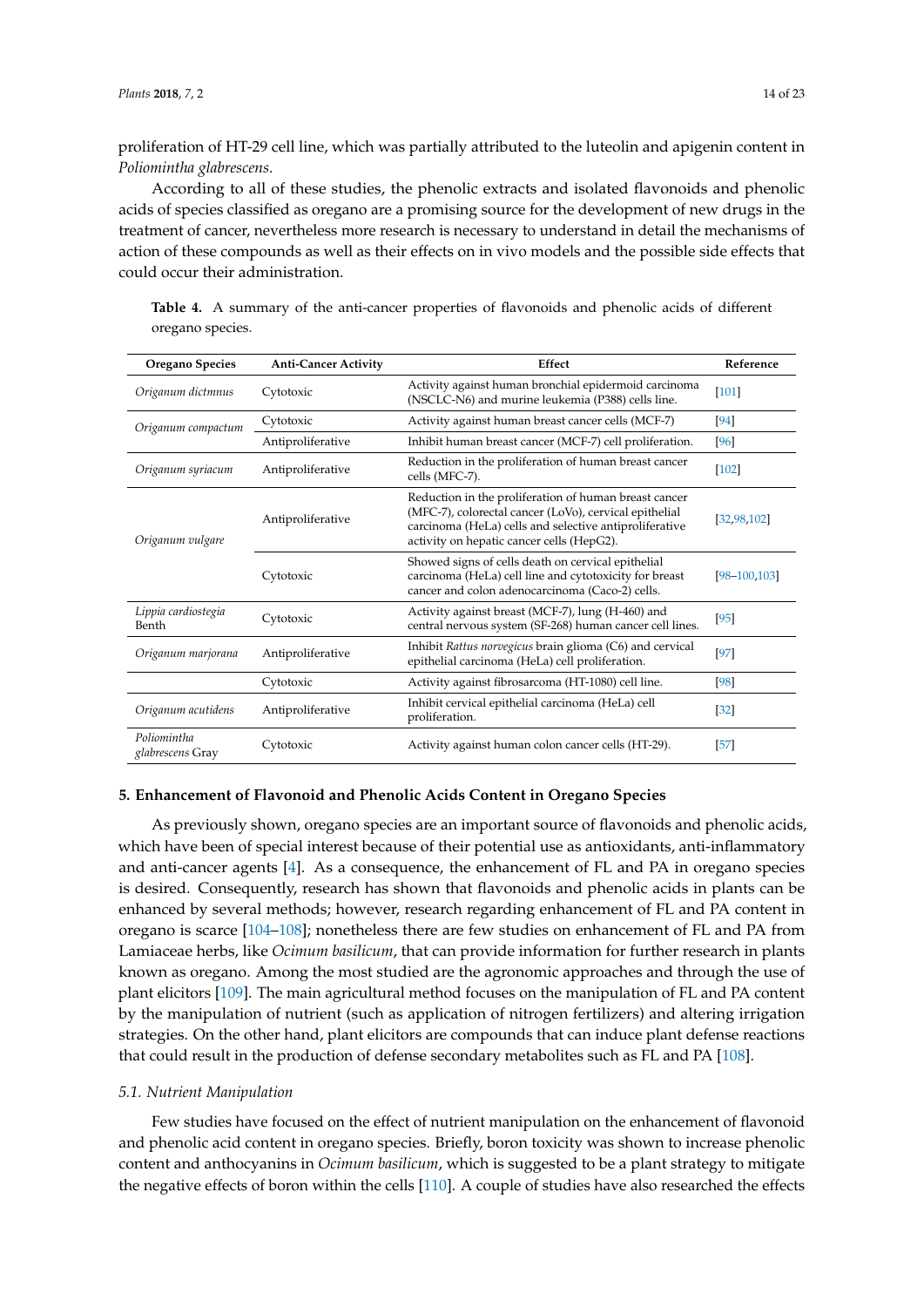of nitrogen manipulation on the phenolic content and antioxidant capacity in *Ocimum basilicum* and have shown that the levels of phenolics such as rosmarinic and caffeic acid can be enhanced as a result of nitrogen treatment [\[111,](#page-21-9)[112\]](#page-21-10). Moreover, the total content of rosmarinic acid of *Origanum vulgare* can be increased when cultivated under manipulation of proline content [\[104\]](#page-21-5). However, caution is needed since these strategies can hinder plant growth.

#### *5.2. Light Quality*

FL and PA are secondary metabolites that are metabolized as a response to UV stress in order to avoid oxidative stress on plants. In this regard, some studies have addressed this issue by studying the effect of light quality on FL and PA content. However, research regarding the effect of light stress on FL and PA content in oregano is scarce. For instance, Shiga et al. [\[113\]](#page-21-11) showed that the rosmarinic acid content and antioxidant capacity of *Ocimum basilicum* L. were increased as a result of white light irradiation. Another study in *Ocimum basilicum* L. by Ghasemzadeh et al. [\[114\]](#page-21-12) reported that UV-B radiation (3.60 W/m<sup>2</sup>) improved the total phenolic and flavonoid content as well as the content of gallic acid, cinnamic acid, ferulic acid, quercetin, catechin, kaempferol, rutin and luteolin. UV treatment can also increase the content of rosmarinic acid in *Origanum vulgare* [\[106\]](#page-21-13). Additionally, UV-B treatment increased the activity of the enzyme chalcone synthase (EC: 2.3.1.74), which is a key enzyme in the phenylpropanoid metabolism, catalyzing the conversion of p-coumaroyl-CoA and malonyl-CoA to naringenin chalcone, which is a precursor of flavonoids [\[115\]](#page-21-14).

#### *5.3. Plant Elicitors*

#### 5.3.1. Chitosan

Chitosan is a biopolymer produced the deacetylation of chitin. And has been extensively studied as a plant elicitor in several crops [\[116\]](#page-21-15). Some reports have shown the use of chitosan as a FL and PA enhancer in oregano species. For instance, the content of rosmarinic acid in *Ocimum basilicum* L. increased after chitosan treatment [\[117\]](#page-21-16). Similarly, Yin et al. [\[108\]](#page-21-6) applied chitosan oligosaccharides in *Origanum vulgare* ssp. *hirtum*, which resulted in increased content of lithospermic acid B and apigenin-6,8-diglucoside. Moreover, a combination of application of chitosan on *Ocimum basilicum* and reduced irrigation increased the total phenolic content and antioxidant activity [\[118\]](#page-21-17). Overall, these studies concluded that chitosan concentration had an impact on LF and PA stimulation.

#### 5.3.2. Plant Growth Regulators

Growth and development in plants is regulated by endogenous phytohormones that play key roles on their metabolism. Additionally, these molecules can be used as potent elicitors. Among the most commonly used growth regulators are methyl jasmonate, jasmonic acid, spermine and arachidonic acid. In this regard, Koca and Karaman [\[119\]](#page-22-0) showed that the application of a combination of methyl jasmonate and spermine enhanced the rosmarinic acid content in *Ocimum basilicum* L. Similarly, a study by Złotek et al. [\[120\]](#page-22-1) in purple *Ocimum basilicum* showed an increased content of benzoic acid and rosmarinic acid after application of arachidonic and jasmonic acid. Malekpoor et al. [\[121\]](#page-22-2) also showed an increased total phenolic content and antioxidant activity in *Ocimum basilicum* L. after treatment with jasmonic acid. Moreover, Kim et al. [\[122\]](#page-22-3) showed that application of methyl jasmonate in *Ocimum basilicum* L. enhanced the rosmarinic and caffeic acid as well as the antioxidant activity of the samples. Additionally, acetyl salicylic acid in combination with fish protein hydrolyzate has been shown to stimulate the phenylpropanoid metabolism, which results in higher antioxidant activity [\[107\]](#page-21-18).

Interestingly, even though enhancement FL and PA content is desired in oregano species due to their proposed human health effects, high concentrations of these compounds have shown a reduced plant growth and reproduction [\[109\]](#page-21-7). It is important to mention that even though the aim of this study was not to summarize flavonoid and phenolic acids enhancement methods, we consider of interest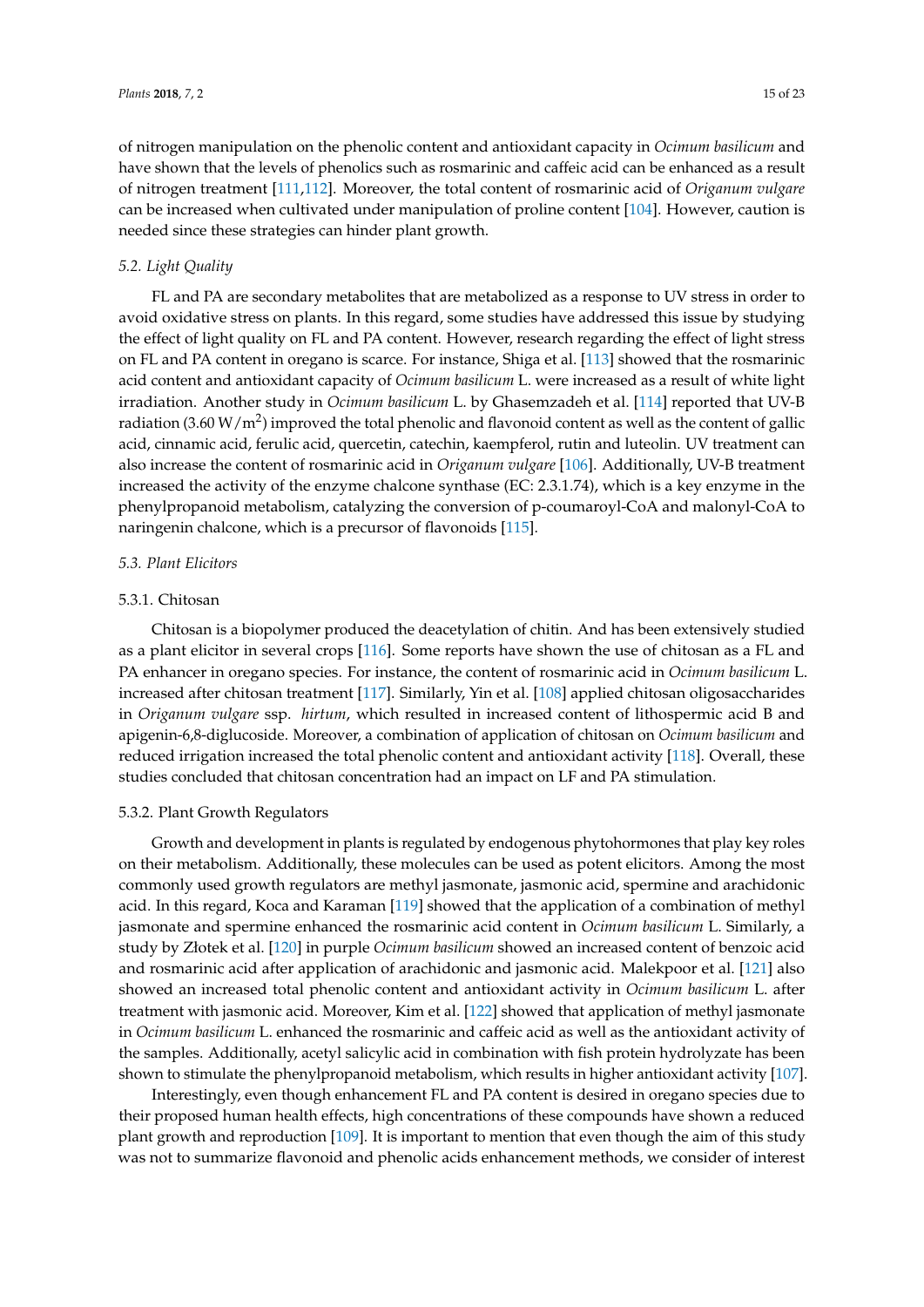to recommend the studies by Malerba and Cerana [\[116\]](#page-21-15), García-Mier et al. [\[109\]](#page-21-7), Pichyangkura and Chadchawan [\[123\]](#page-22-4) and Trivellini et al. [\[124\]](#page-22-5).

#### **6. Conclusions**

In conclusion, due to the wide variety of herbs regarded as oregano, there is a complex mixture of flavonoids and phenolic acids that can be found throughout them, from which flavones are the main constituents. These compounds have been of particular interest for their potential bioactive properties and promising role as alternative treatment in several illnesses. Here we have summarized the most recent studies focusing on the characterization studies of oregano FL and PA as well as their antioxidant, anti-inflammatory and anti-cancer properties. Interestingly, most of the studies are based on in vitro approaches, limiting its extrapolation to human health. Hence, further in vivo research is needed to understand the bioavailability, pharmacokinetics and mechanism of action of oregano FL and PA as agents in human health improvement.

**Acknowledgments:** This work was financially supported by the Mexican Council for Science and Technology (CONACyT) (Proyecto Ciencia Básica 25416). Erick P. Gutiérrez-Grijalva would like to acknowledge the doctoral scholarship (Grant #391880) received from the CONACyT.

**Author Contributions:** Erick P. Gutiérrez-Grijalva initiated this review in partial fulfillment of his experimental education under the supervision of J. Basilio Heredia; both of them contributed with the edition of this manuscript. Nayely Leyva-López, Manuel A. Picos-Salas, Marilyn S. Criollo-Mendoza and Gabriela Vazquez-Olivo contributed to its writing.

**Conflicts of Interest:** The authors declare no conflict of interest.

#### **Abbreviations**

| FL.              | Flavonoids                                              |
|------------------|---------------------------------------------------------|
| <b>PA</b>        | Phenolic acids                                          |
| <b>BHT</b>       | Butylated hydroxytoluene                                |
| <b>HAT</b>       | Hydrogen atom transfer                                  |
| ET               | Electron transfer                                       |
| <b>ORAC</b>      | Oxygen radical absorbance assay                         |
| <b>DPPH</b>      | 1,1'-diphenyl-2-picrylhydrazyl radical                  |
| <b>ABTS</b>      | 2,2'-azino-bis(3-ethylbenzothiazoline-6-sulphonic acid) |
| <b>FRAP</b>      | Ferric reducing-antioxidant power assay                 |
| <b>CUPRAC</b>    | Cupric ion reducing antioxidant capacity                |
| <b>TAC</b>       | Total antioxidant capacity                              |
| <b>TPC</b>       | Total phenolic content                                  |
| DW               | Dried weight                                            |
| <b>DWE</b>       | Dried weight extract                                    |
| NO <sub>1</sub>  | Nitric oxide                                            |
| <b>ROS</b>       | Reactive oxygen species                                 |
| $IL-6$           | Interleukin 6                                           |
| $IL-8$           | Interleukin 8                                           |
| $IL-10$          | Interleukin 10                                          |
| TNF- $\alpha$    | Tumor necrosis factor alpha                             |
| $COX-2$          | Cyclooxygenase-2                                        |
| <b>LPS</b>       | Lipopolysaccharide                                      |
| iNOS             | Nitric oxide synthase                                   |
| COX <sub>s</sub> | Cyclooxygenases                                         |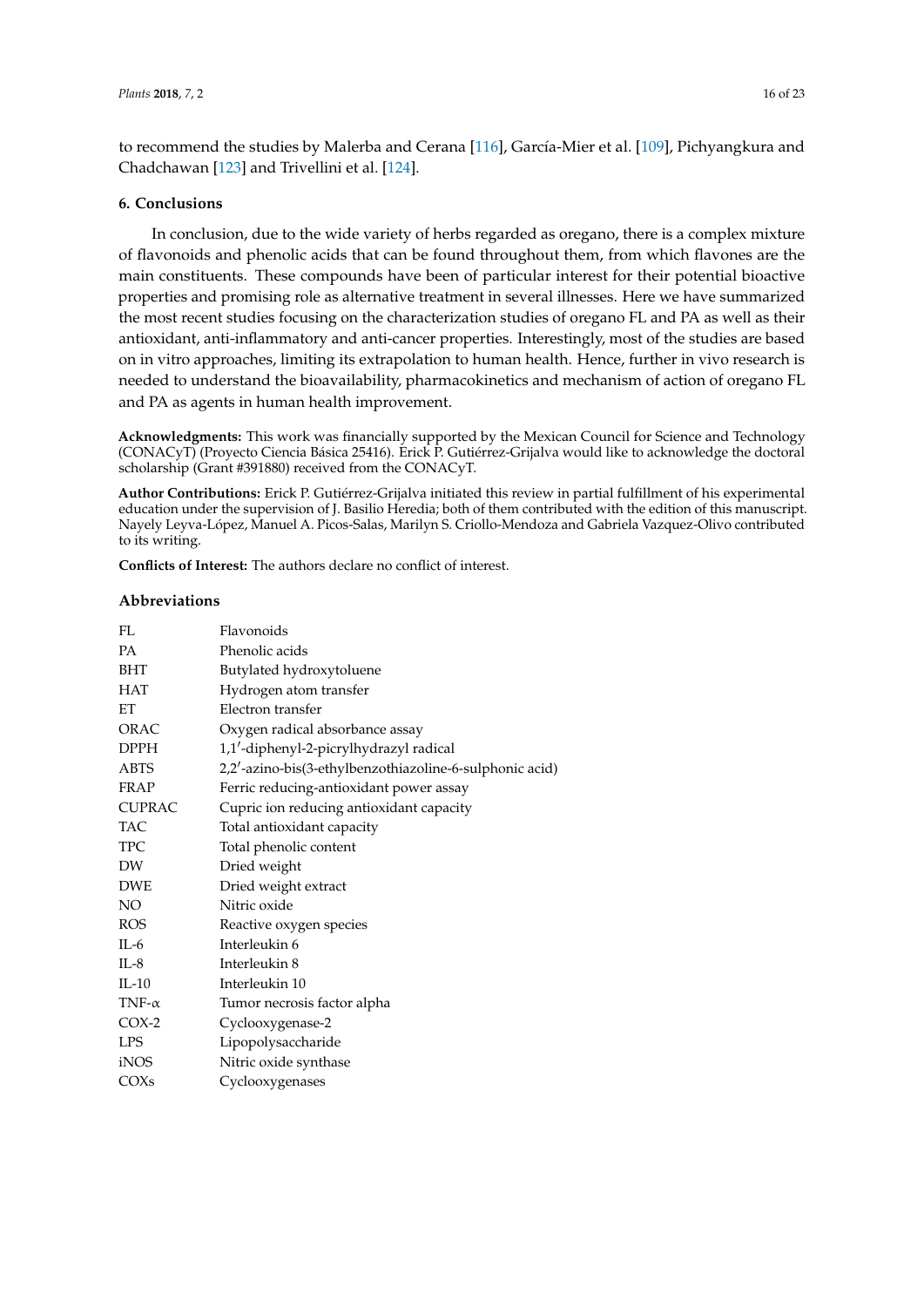# <span id="page-16-19"></span>**References**

- <span id="page-16-20"></span><span id="page-16-0"></span>1. Calpouzos, L. Botanical aspects of oregano. *Econ. Bot.* **1954**, *8*, 222–223. [\[CrossRef\]](http://dx.doi.org/10.1007/BF02984891)
- <span id="page-16-1"></span>2. Franz, C.; Novak, J. Sources of essential oils. In *Handbook of Essential Oils*; CRC Press: Boca Raton, FL, USA, 2009; pp. 39–81.
- <span id="page-16-21"></span><span id="page-16-2"></span>3. Pascual, M.E.; Slowing, K.; Carretero, E.; Sánchez Mata, D.; Villar, A. *Lippia*: Traditional uses, chemistry and pharmacology: A review. *J. Ethnopharmacol.* **2001**, *76*, 201–214. [\[CrossRef\]](http://dx.doi.org/10.1016/S0378-8741(01)00234-3)
- <span id="page-16-3"></span>4. Leyva-López, N.; Nair, V.; Bang, W.Y.; Cisneros-Zevallos, L.; Heredia, J.B. Protective role of terpenes and polyphenols from three species of oregano (*Lippia graveolens*, *Lippia palmeri* and *Hedeoma patens*) on the suppression of lipopolysaccharide-induced inflammation in RAW 264.7 macrophage cells. *J. Ethnopharmacol.* **2016**, *187*, 302–312. [\[CrossRef\]](http://dx.doi.org/10.1016/j.jep.2016.04.051) [\[PubMed\]](http://www.ncbi.nlm.nih.gov/pubmed/27131433)
- <span id="page-16-4"></span>5. Lattanzio, V.; Kroon, P.A.; Quideau, S.; Treutter, D. Plant phenolics—Secondary metabolites with diverse functions. In *Recent Advances in Polyphenol Research*; Daayf, F., Lattanzio, V., Eds.; Blackwell Publishing Ltw: Oxford, UK, 2008; Volume 1.
- <span id="page-16-5"></span>6. Vermerris, W.; Nicholson, R. The role of phenols in plant defense. In *Phenolic Compound Biochemistry*; Springer: Dordrecht, The Netherlands, 2006; pp. 211–234.
- <span id="page-16-6"></span>7. Croteau, R.; Kutchan, T.M.; Lewis, N.G. Natural products (secondary metabolites). In *Biochemistry & Molecular Biology of Plants*; Buchanan, B., Gruissem, W., Jones, R., Eds.; American Society of Plants: Rockville, MD, USA, 2015; pp. 1250–1318.
- <span id="page-16-7"></span>8. Leyva-López, N.; Gutiérrez-Grijalva, E.; Vazquez-Olivo, G.; Heredia, J. Essential oils of oregano: Biological activity beyond their antimicrobial properties. *Molecules* **2017**, *22*, 989. [\[CrossRef\]](http://dx.doi.org/10.3390/molecules22060989) [\[PubMed\]](http://www.ncbi.nlm.nih.gov/pubmed/28613267)
- <span id="page-16-8"></span>9. Lin, L.-Z.; Mukhopadhyay, S.; Robbins, R.J.; Harnly, J.M. Identification and quantification of flavonoids of Mexican oregano (*Lippia graveolens*) by LC-DAD-ESI/MS analysis. *J. Food Compos. Anal.* **2007**, *20*, 361–369. [\[CrossRef\]](http://dx.doi.org/10.1016/j.jfca.2006.09.005) [\[PubMed\]](http://www.ncbi.nlm.nih.gov/pubmed/24812440)
- <span id="page-16-9"></span>10. Gonçalves, S.; Moreira, E.; Grosso, C.; Andrade, P.B.; Valentão, P.; Romano, A. Phenolic profile, antioxidant activity and enzyme inhibitory activities of extracts from aromatic plants used in mediterranean diet. *J. Food Sci. Technol.* **2017**, *54*, 219–227. [\[CrossRef\]](http://dx.doi.org/10.1007/s13197-016-2453-z) [\[PubMed\]](http://www.ncbi.nlm.nih.gov/pubmed/28242919)
- <span id="page-16-10"></span>11. Cartea, M.E.; Francisco, M.; Soengas, P.; Velasco, P. Phenolic compounds in *Brassica* vegetables. *Molecules* **2010**, *16*, 251–280. [\[CrossRef\]](http://dx.doi.org/10.3390/molecules16010251) [\[PubMed\]](http://www.ncbi.nlm.nih.gov/pubmed/21193847)
- 12. Haminiuk, C.W.I.; Maciel, G.M.; Plata-Oviedo, M.S.V.; Peralta, R.M. Phenolic compounds in fruits—An overview. *Int. J. Food Sci. Technol.* **2012**, *47*, 2023–2044. [\[CrossRef\]](http://dx.doi.org/10.1111/j.1365-2621.2012.03067.x)
- <span id="page-16-11"></span>13. Khoddami, A.; Wilkes, A.M.; Roberts, H.T. Techniques for analysis of plant phenolic compounds. *Molecules* **2013**, *18*, 2328–2375. [\[CrossRef\]](http://dx.doi.org/10.3390/molecules18022328) [\[PubMed\]](http://www.ncbi.nlm.nih.gov/pubmed/23429347)
- <span id="page-16-12"></span>14. Vermerris, W.; Nicholson, R. Families of phenolic compounds and means of classification. In *Phenolic Compound Biochemistry*; Springer: Dordrecht, The Netherlands, 2008; pp. 1–34.
- <span id="page-16-13"></span>15. Gutiérrez-Grijalva, E.P.; Ambriz-Pére, D.L.; Leyva-López, N.; Castillo-López, R.I.; Heredia, J.B. Review: Dietary phenolic compounds, health benefits and bioaccessibility. *Arch. Latinoam. Nutr.* **2016**, *66*, 87–100.
- <span id="page-16-14"></span>16. Jiang, N.; Doseff, A.; Grotewold, E. Flavones: From biosynthesis to health benefits. *Plants* **2016**, *5*, 27. [\[CrossRef\]](http://dx.doi.org/10.3390/plants5020027) [\[PubMed\]](http://www.ncbi.nlm.nih.gov/pubmed/27338492)
- <span id="page-16-15"></span>17. Singh, M.; Kaur, M.; Silakari, O. Flavones: An important scaffold for medicinal chemistry. *Eur. J. Med. Chem.* **2014**, *84*, 206–239. [\[CrossRef\]](http://dx.doi.org/10.1016/j.ejmech.2014.07.013) [\[PubMed\]](http://www.ncbi.nlm.nih.gov/pubmed/25019478)
- <span id="page-16-16"></span>18. El-Seedi, H.R.; El-Said, A.M.A.; Khalifa, S.A.M.; Göransson, U.; Bohlin, L.; Borg-Karlson, A.-K.; Verpoorte, R. Biosynthesis, natural sources, dietary intake, pharmacokinetic properties and biological activities of hydroxycinnamic acids. *J. Agric. Food Chem.* **2012**, *60*, 10877–10895. [\[CrossRef\]](http://dx.doi.org/10.1021/jf301807g) [\[PubMed\]](http://www.ncbi.nlm.nih.gov/pubmed/22931195)
- <span id="page-16-17"></span>19. Andrés-Lacueva, C.; Medina-Remon, A.; Llorach, R.; Urpi-Sarda, M.; Khan, N.; Chiva-Blanch, G.; Zamora-Ros, R.; Rotches-Ribalta, M.; Lamuela-Raventos, R.M. Phenolic compounds: Chemistry and occurrence in fruits and vegetables. In *Fruit and Vegetable Phytochemicals: Chemistry, Nutritional Value and Stability*; Wiley-Blackwell: Ames, IA, USA, 2010; pp. 53–56.
- <span id="page-16-18"></span>20. Rothwell, J.A.; Perez-Jimenez, J.; Neveu, V.; Medina-Remón, A.; M'Hiri, N.; García-Lobato, P.; Manach, C.; Knox, C.; Eisner, R.; Wishart, D.S.; et al. Phenol-explorer 3.0: A major update of the phenol-explorer database to incorporate data on the effects of food processing on polyphenol content. *Database* **2013**, *2013*, bat070. [\[CrossRef\]](http://dx.doi.org/10.1093/database/bat070) [\[PubMed\]](http://www.ncbi.nlm.nih.gov/pubmed/24103452)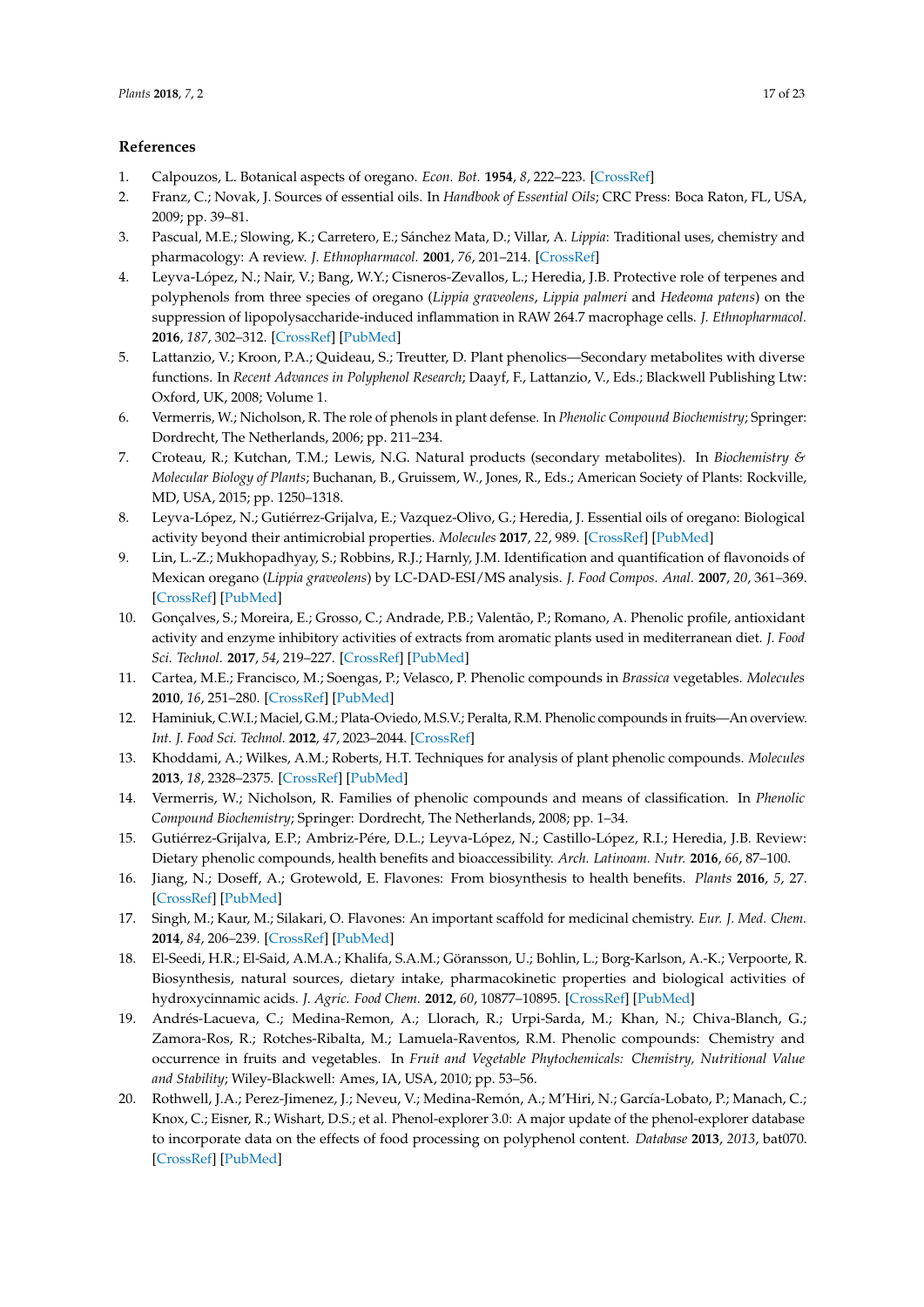- <span id="page-17-23"></span><span id="page-17-22"></span><span id="page-17-9"></span><span id="page-17-7"></span><span id="page-17-0"></span>21. Timóteo, P.; Karioti, A.; Leitão, S.G.; Vincieri, F.F.; Bilia, A.R. A validated HPLC method for the analysis of herbal teas from three chemotypes of brazilian *Lippia alba*. *Food Chem.* **2015**, *175*, 366–373. [\[CrossRef\]](http://dx.doi.org/10.1016/j.foodchem.2014.11.129) [\[PubMed\]](http://www.ncbi.nlm.nih.gov/pubmed/25577093)
- <span id="page-17-8"></span><span id="page-17-1"></span>22. Barbosa, F.G.; Lima, M.A.S.; Silveira, E.R. Total NMR assignments of new [C7-o-C7"]-biflavones from leaves of the limonene–carvone chemotype of *Lippia alba* (Mill) N. E. Brown. *Magn. Reson. Chem.* **2005**, *43*, 334–338. [\[CrossRef\]](http://dx.doi.org/10.1002/mrc.1546) [\[PubMed\]](http://www.ncbi.nlm.nih.gov/pubmed/15674815)
- <span id="page-17-10"></span><span id="page-17-2"></span>23. Shen, D.; Pan, M.-H.; Wu, Q.-L.; Park, C.-H.; Juliani, H.R.; Ho, C.-T.; Simon, J.E. LC-MS method for the simultaneous quantitation of the anti-inflammatory constituents in oregano (*Origanum* species). *J. Agric. Food Chem.* **2010**, *58*, 7119–7125. [\[CrossRef\]](http://dx.doi.org/10.1021/jf100636h) [\[PubMed\]](http://www.ncbi.nlm.nih.gov/pubmed/20496910)
- <span id="page-17-11"></span><span id="page-17-3"></span>24. Baâtour, O.; Kaddour, R.; Tarchoun, I.; Nasri, N.; Mahmoudi, H.; Zaghdoudi, M.; Ghaith, H.; Marzouk, B.; Nasri-Ayachi, M.B.; Lachaâl, M. Modification of fatty acid, essential oil and phenolic contents of salt-treated sweet marjoram (*Origanum majorana* L.) according to developmental stage. *J. Food Sci.* **2012**, *77*, C1047–C1054. [\[CrossRef\]](http://dx.doi.org/10.1111/j.1750-3841.2012.02904.x) [\[PubMed\]](http://www.ncbi.nlm.nih.gov/pubmed/22978424)
- <span id="page-17-13"></span><span id="page-17-12"></span><span id="page-17-4"></span>25. Stashenko, E.E.; Martínez, J.R.; Cala, M.P.; Durán, D.C.; Caballero, D. Chromatographic and mass spectrometric characterization of essential oils and extracts from *Lippia* (Verbenaceae) aromatic plants. *J. Sep. Sci.* **2013**, *36*, 192–202. [\[CrossRef\]](http://dx.doi.org/10.1002/jssc.201200877) [\[PubMed\]](http://www.ncbi.nlm.nih.gov/pubmed/23292852)
- <span id="page-17-5"></span>26. Kogiannou, D.A.A.; Kalogeropoulos, N.; Kefalas, P.; Polissiou, M.G.; Kaliora, A.C. Herbal infusions; their phenolic profile, antioxidant and anti-inflammatory effects in HT29 and PC3 cells. *Food Chem. Toxicol.* **2013**, *61*, 152–159. [\[CrossRef\]](http://dx.doi.org/10.1016/j.fct.2013.05.027) [\[PubMed\]](http://www.ncbi.nlm.nih.gov/pubmed/23712099)
- <span id="page-17-15"></span><span id="page-17-14"></span><span id="page-17-6"></span>27. Vallverdú-Queralt, A.; Regueiro, J.; Martínez-Huélamo, M.; Rinaldi Alvarenga, J.F.; Leal, L.N.; Lamuela-Raventos, R.M. A comprehensive study on the phenolic profile of widely used culinary herbs and spices: Rosemary, thyme, oregano, cinnamon, cumin and bay. *Food Chem.* **2014**, *154*, 299–307. [\[CrossRef\]](http://dx.doi.org/10.1016/j.foodchem.2013.12.106) [\[PubMed\]](http://www.ncbi.nlm.nih.gov/pubmed/24518346)
- <span id="page-17-16"></span>28. Hennebelle, T.; Sahpaz, S.; Gressier, B.; Joseph, H.; Bailleul, F. Antioxidant and neurosedative properties of polyphenols and iridoids from *Lippia alba*. *Phytother. Res.* **2008**, *22*, 256–258. [\[CrossRef\]](http://dx.doi.org/10.1002/ptr.2266) [\[PubMed\]](http://www.ncbi.nlm.nih.gov/pubmed/17705148)
- <span id="page-17-17"></span>29. Quirantes-Piné, R.; Funes, L.; Micol, V.; Segura-Carretero, A.; Fernández-Gutiérrez, A. High-performance liquid chromatography with diode array detection coupled to electrospray time-of-flight and ion-trap tandem mass spectrometry to identify phenolic compounds from a lemon verbena extract. *J. Chromatogr. A* **2009**, *1216*, 5391–5397. [\[CrossRef\]](http://dx.doi.org/10.1016/j.chroma.2009.05.038) [\[PubMed\]](http://www.ncbi.nlm.nih.gov/pubmed/19500792)
- <span id="page-17-19"></span><span id="page-17-18"></span>30. Bower, A.M.; Hernandez, L.M.R.; Berhow, M.A.; de Mejia, E.G. Bioactive compounds from culinary herbs inhibit a molecular target for type 2 diabetes management, dipeptidyl peptidase iv. *J. Agric. Food Chem.* **2014**, *62*, 6147–6158. [\[CrossRef\]](http://dx.doi.org/10.1021/jf500639f) [\[PubMed\]](http://www.ncbi.nlm.nih.gov/pubmed/24881464)
- 31. Berdowska, I.; Zieliński, B.; Fecka, I.; Kulbacka, J.; Saczko, J.; Gamian, A. Cytotoxic impact of phenolics from Lamiaceae species on human breast cancer cells. *Food Chem.* **2013**, *141*, 1313–1321. [\[CrossRef\]](http://dx.doi.org/10.1016/j.foodchem.2013.03.090) [\[PubMed\]](http://www.ncbi.nlm.nih.gov/pubmed/23790919)
- <span id="page-17-21"></span>32. Koldaş, S.; Demirtas, I.; Ozen, T.; Demirci, M.A.; Behçet, L. Phytochemical screening, anticancer and antioxidant activities of *Origanum vulgare* L. ssp. *viride* (Boiss.) Hayek, a plant of traditional usage. *J. Sci. Food Agric.* **2015**, *95*, 786–798. [\[PubMed\]](http://www.ncbi.nlm.nih.gov/pubmed/25200133)
- 33. Proestos, C.; Komaitis, M. Analysis of naturally occurring phenolic compounds in aromatic plants by RP-HPLC coupled to diode array detector (DAD) and GC-MS after silylation. *Foods* **2013**, *2*, 90–99. [\[CrossRef\]](http://dx.doi.org/10.3390/foods2010090) [\[PubMed\]](http://www.ncbi.nlm.nih.gov/pubmed/28239100)
- <span id="page-17-20"></span>34. Kaliora, A.C.; Kogiannou, D.A.A.; Kefalas, P.; Papassideri, I.S.; Kalogeropoulos, N. Phenolic profiles and antioxidant and anticarcinogenic activities of greek herbal infusions; balancing delight and chemoprevention? *Food Chem.* **2014**, *142*, 233–241. [\[CrossRef\]](http://dx.doi.org/10.1016/j.foodchem.2013.07.056) [\[PubMed\]](http://www.ncbi.nlm.nih.gov/pubmed/24001836)
- 35. Pizzale, L.; Bortolomeazzi, R.; Vichi, S.; Überegger, E.; Conte, L.S. Antioxidant activity of sage (*Salvia officinalis* and *S fruticosa*) and oregano (*Origanum onites* and *O indercedens*) extracts related to their phenolic compound content. *J. Sci. Food Agric.* **2002**, *82*, 1645–1651. [\[CrossRef\]](http://dx.doi.org/10.1002/jsfa.1240)
- 36. Engel, R.; Szabó, K.; Abrankó, L.; Rendes, K.; Füzy, A.; Takács, T. Effect of arbuscular mycorrhizal fungi on the growth and polyphenol profile of marjoram, lemon balm and marigold. *J. Agric. Food Chem.* **2016**, *64*, 3733–3742. [\[CrossRef\]](http://dx.doi.org/10.1021/acs.jafc.6b00408) [\[PubMed\]](http://www.ncbi.nlm.nih.gov/pubmed/27096876)
- 37. Taamalli, A.; Arráez-Román, D.; Abaza, L.; Iswaldi, I.; Fernández-Gutiérrez, A.; Zarrouk, M.; Segura-Carretero, A. LC-MS-based metabolite profiling of methanolic extracts from the medicinal and aromatic species *Mentha pulegium* and *Origanum majorana*. *Phytochem. Anal.* **2015**, *26*, 320–330. [\[CrossRef\]](http://dx.doi.org/10.1002/pca.2566) [\[PubMed\]](http://www.ncbi.nlm.nih.gov/pubmed/25982347)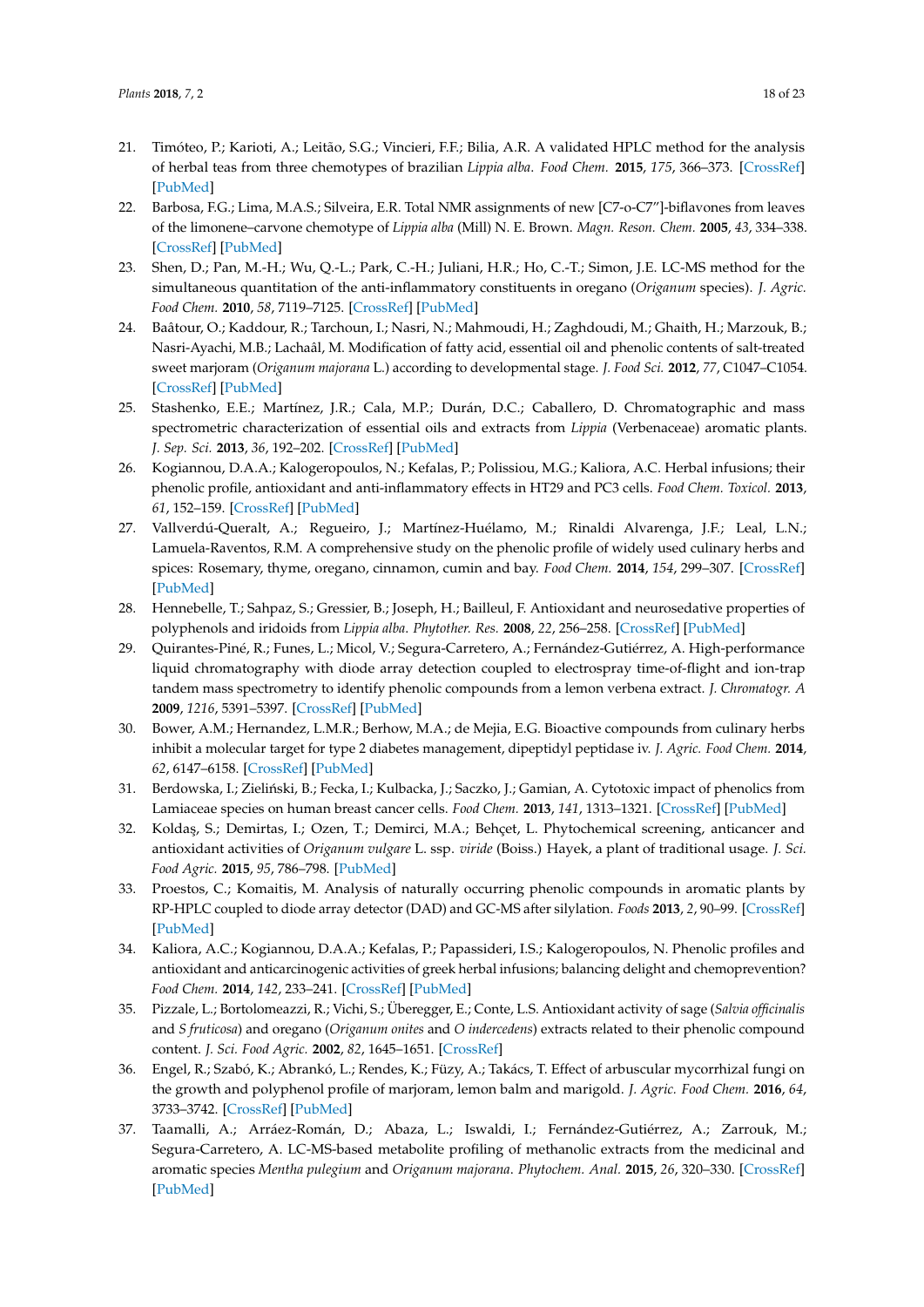- <span id="page-18-6"></span><span id="page-18-5"></span><span id="page-18-4"></span><span id="page-18-3"></span><span id="page-18-2"></span><span id="page-18-1"></span><span id="page-18-0"></span>38. Zgórka, G.; Głowniak, K. Variation of free phenolic acids in medicinal plants belonging to the Lamiaceae family. *J. Pharm. Biomed. Anal.* **2001**, *26*, 79–87. [\[CrossRef\]](http://dx.doi.org/10.1016/S0731-7085(01)00354-5)
- <span id="page-18-21"></span><span id="page-18-7"></span>39. Hossain, M.B.; Camphuis, G.; Aguiló-Aguayo, I.; Gangopadhyay, N.; Rai, D.K. Antioxidant activity guided separation of major polyphenols of marjoram (*Origanum majorana* L.) using flash chromatography and their identification by liquid chromatography coupled with electrospray ionization tandem mass spectrometry. *J. Sep. Sci.* **2014**, *37*, 3205–3213. [\[CrossRef\]](http://dx.doi.org/10.1002/jssc.201400597) [\[PubMed\]](http://www.ncbi.nlm.nih.gov/pubmed/25161079)
- <span id="page-18-8"></span>40. Kaiser, A.; Carle, R.; Kammerer, D.R. Effects of blanching on polyphenol stability of innovative paste-like parsley (*Petroselinum crispum* (Mill.) Nym Ex A. W. Hill) and marjoram (*Origanum majorana* L.) products. *Food Chem.* **2013**, *138*, 1648–1656. [\[CrossRef\]](http://dx.doi.org/10.1016/j.foodchem.2012.11.063) [\[PubMed\]](http://www.ncbi.nlm.nih.gov/pubmed/23411294)
- 41. Grevsen, K.; Frette, X.C.; Christensen, L.P. Content and composition of volatile terpenes, flavonoids and phenolic acids in greek oregano (*Origanum vulgare* L. ssp. *hirtum*) at different development stages during cultivation in cool temperate climate. *Eur. J. Hortic. Sci.* **2009**, *74*, 193–203.
- 42. Tuttolomondo, T.; La Bella, S.; Licata, M.; Virga, G.; Leto, C.; Saija, A.; Trombetta, D.; Tomaino, A.; Speciale, A.; Napoli, E.M.; et al. Biomolecular characterization of wild sicilian oregano: Phytochemical screening of essential oils and extracts and evaluation of their antioxidant activities. *Chem. Biodivers.* **2013**, *10*, 411–433. [\[CrossRef\]](http://dx.doi.org/10.1002/cbdv.201200219) [\[PubMed\]](http://www.ncbi.nlm.nih.gov/pubmed/23495158)
- 43. Vujicic, M.; Nikolic, I.; Kontogianni, V.G.; Saksida, T.; Charisiadis, P.; Orescanin-Dusic, Z.; Blagojevic, D.; Stosic-Grujicic, S.; Tzakos, A.G.; Stojanovic, I. Methanolic extract of *Origanum vulgare* ameliorates type 1 diabetes through antioxidant, anti-inflammatory and anti-apoptotic activity. *Br. J. Nutr.* **2015**, *113*, 770–782. [\[CrossRef\]](http://dx.doi.org/10.1017/S0007114514004048) [\[PubMed\]](http://www.ncbi.nlm.nih.gov/pubmed/25671817)
- 44. González, M.D.; Lanzelotti, P.L.; Luis, C.M. Chemical fingerprinting by HPLC-DAD to differentiate certain subspecies of *Origanum vulgare* L. *Food Anal. Methods* **2017**, *10*, 1460–1468. [\[CrossRef\]](http://dx.doi.org/10.1007/s12161-016-0704-2)
- 45. Hossain, M.B.; Rai, D.K.; Brunton, N.P.; Martin-Diana, A.B.; Barry-Ryan, C. Characterization of phenolic composition in Lamiaceae spices by LC-ESI-MS/MS. *J. Agric. Food Chem.* **2010**, *58*, 10576–10581. [\[CrossRef\]](http://dx.doi.org/10.1021/jf102042g) [\[PubMed\]](http://www.ncbi.nlm.nih.gov/pubmed/20825192)
- 46. Zheng, W.; Wang, S.Y. Antioxidant activity and phenolic compounds in selected herbs. *J. Agric. Food Chem.* **2001**, *49*, 5165–5170. [\[CrossRef\]](http://dx.doi.org/10.1021/jf010697n) [\[PubMed\]](http://www.ncbi.nlm.nih.gov/pubmed/11714298)
- <span id="page-18-9"></span>47. Cheynier, V.; Comte, G.; Davies, K.M.; Lattanzio, V.; Martens, S. Plant phenolics: Recent advances on their biosynthesis, genetics and ecophysiology. *Plant Physiol. Biochem.* **2013**, *72*, 1–20. [\[CrossRef\]](http://dx.doi.org/10.1016/j.plaphy.2013.05.009) [\[PubMed\]](http://www.ncbi.nlm.nih.gov/pubmed/23774057)
- <span id="page-18-10"></span>48. Alam, M.A.; Subhan, N.; Hossain, H.; Hossain, M.; Reza, H.M.; Rahman, M.M.; Ullah, M.O. Hydroxycinnamic acid derivatives: A potential class of natural compounds for the management of lipid metabolism and obesity. *Nutr. Metab.* **2016**, *13*, 27. [\[CrossRef\]](http://dx.doi.org/10.1186/s12986-016-0080-3) [\[PubMed\]](http://www.ncbi.nlm.nih.gov/pubmed/27069498)
- <span id="page-18-11"></span>49. Abramovič, H. Chapter 93—Antioxidant properties of hydroxycinnamic acid derivatives: A focus on biochemistry, physicochemical parameters, reactive species and biomolecular interactions a2—Preedy, victor r. In *Coffee in Health and Disease Prevention*; Academic Press: San Diego, CA, USA, 2015; pp. 843–852.
- <span id="page-18-12"></span>50. Kumar, S.; Pandey, A.K. Chemistry and biological activities of flavonoids: An overview. *Sci. World J.* **2013**, *2013*, 162750. [\[CrossRef\]](http://dx.doi.org/10.1155/2013/162750) [\[PubMed\]](http://www.ncbi.nlm.nih.gov/pubmed/24470791)
- <span id="page-18-13"></span>51. Ferreyra, M.L.F.; Rius, S.P.; Casati, P. Flavonoids: Biosynthesis, biological functions and biotechnological applications. *Front. Plant Sci.* **2012**, *3*, 222.
- <span id="page-18-14"></span>52. Samanta, A.; Das, G.; Das, S.K. Roles of flavonoids in plants. *Carbon* **2011**, *100*, 6.
- <span id="page-18-15"></span>53. Mierziak, J.; Kostyn, K.; Kulma, A. Flavonoids as important molecules of plant interactions with the environment. *Molecules* **2014**, *19*, 16240–16265. [\[CrossRef\]](http://dx.doi.org/10.3390/molecules191016240) [\[PubMed\]](http://www.ncbi.nlm.nih.gov/pubmed/25310150)
- <span id="page-18-16"></span>54. Link, A.; Balaguer, F.; Goel, A. Cancer chemoprevention by dietary polyphenols: Promising role for epigenetics. *Biochem. Pharmacol.* **2010**, *80*, 1771–1792. [\[CrossRef\]](http://dx.doi.org/10.1016/j.bcp.2010.06.036) [\[PubMed\]](http://www.ncbi.nlm.nih.gov/pubmed/20599773)
- <span id="page-18-17"></span>55. Vauzour, D.; Rodriguez-Mateos, A.; Corona, G.; Oruna-Concha, M.J.; Spencer, J.P.E. Polyphenols and human health: Prevention of disease and mechanisms of action. *Nutrients* **2010**, *2*, 1106–1131. [\[CrossRef\]](http://dx.doi.org/10.3390/nu2111106) [\[PubMed\]](http://www.ncbi.nlm.nih.gov/pubmed/22254000)
- <span id="page-18-18"></span>56. Embuscado, M.E. Spices and herbs: Natural sources of antioxidants—A mini review. *J. Funct. Foods* **2015**, *18*, 811–819. [\[CrossRef\]](http://dx.doi.org/10.1016/j.jff.2015.03.005)
- <span id="page-18-19"></span>57. García-Pérez, E.; Noratto, G.D.; García-Lara, S.; Gutiérrez-Uribe, J.A.; Mertens-Talcott, S.U. Micropropagation effect on the anti-carcinogenic activitiy of polyphenolics from mexican oregano (*Poliomintha glabrescens* Gray) in human colon cancer cells HT-29. *Plant Foods Hum. Nutr.* **2013**, *68*, 155–162. [\[CrossRef\]](http://dx.doi.org/10.1007/s11130-013-0344-2) [\[PubMed\]](http://www.ncbi.nlm.nih.gov/pubmed/23435631)
- <span id="page-18-20"></span>58. Ambriz-Pérez, D.L.; Leyva-López, N.; Gutierrez-Grijalva, E.P.; Heredia, J.B. Phenolic compounds: Natural alternative in inflammation treatment. A review. *Cogent Food Agric.* **2016**, *2*, 1131412.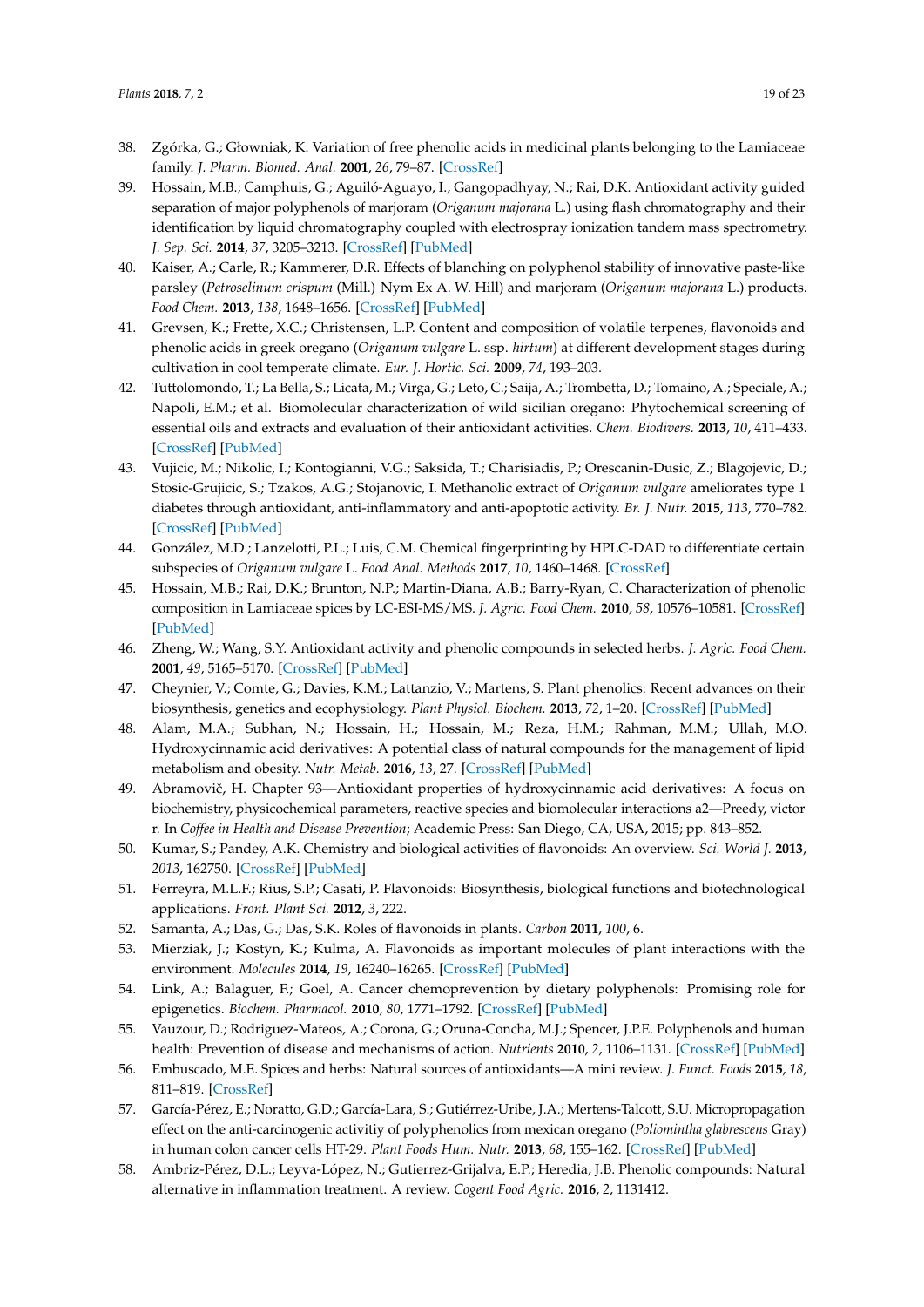- 59. Xiao, J.; Kai, G.; Yamamoto, K.; Chen, X. Advance in dietary polyphenols as α-glucosidases inhibitors: A review on structure-activity relationship aspect. *Crit. Rev. Food Sci. Nutr.* **2013**, *53*, 818–836. [\[CrossRef\]](http://dx.doi.org/10.1080/10408398.2011.561379) [\[PubMed\]](http://www.ncbi.nlm.nih.gov/pubmed/23768145)
- <span id="page-19-0"></span>60. Xiao, J.; Ni, X.; Kai, G.; Chen, X. A review on structure–activity relationship of dietary polyphenols inhibiting α-amylase. *Crit. Rev. Food Sci. Nutr.* **2013**, *53*, 497–506. [\[CrossRef\]](http://dx.doi.org/10.1080/10408398.2010.548108) [\[PubMed\]](http://www.ncbi.nlm.nih.gov/pubmed/23391016)
- <span id="page-19-18"></span><span id="page-19-1"></span>61. Chirumbolo, S. Anticancer properties of the flavone wogonin. *Toxicology* **2013**, *314*, 60–64. [\[CrossRef\]](http://dx.doi.org/10.1016/j.tox.2013.08.016) [\[PubMed\]](http://www.ncbi.nlm.nih.gov/pubmed/23994129)
- <span id="page-19-19"></span>62. Ganai, S.A. Plant-derived flavone apigenin: The small-molecule with promising activity against therapeutically resistant prostate cancer. *Biomed. Pharmacother.* **2017**, *85*, 47–56. [\[CrossRef\]](http://dx.doi.org/10.1016/j.biopha.2016.11.130) [\[PubMed\]](http://www.ncbi.nlm.nih.gov/pubmed/27930986)
- <span id="page-19-2"></span>63. Li-Weber, M. New therapeutic aspects of flavones: The anticancer properties of *Scutellaria* and its main active constituents wogonin, baicalein and baicalin. *Cancer Treat. Rev.* **2009**, *35*, 57–68. [\[CrossRef\]](http://dx.doi.org/10.1016/j.ctrv.2008.09.005) [\[PubMed\]](http://www.ncbi.nlm.nih.gov/pubmed/19004559)
- <span id="page-19-20"></span><span id="page-19-3"></span>64. Menezes, R.; Rodriguez-Mateos, A.; Kaltsatou, A.; González-Sarrías, A.; Greyling, A.; Giannaki, C.; Andres-Lacueva, C.; Milenkovic, D.; Gibney, R.E.; Dumont, J.; et al. Impact of flavonols on cardiometabolic biomarkers: A meta-analysis of randomized controlled human trials to explore the role of inter-individual variability. *Nutrients* **2017**, *9*, 117. [\[CrossRef\]](http://dx.doi.org/10.3390/nu9020117) [\[PubMed\]](http://www.ncbi.nlm.nih.gov/pubmed/28208791)
- <span id="page-19-21"></span><span id="page-19-4"></span>65. Petersen, M.; Simmonds, M.S.J. Rosmarinic acid. *Phytochemistry* **2003**, *62*, 121–125. [\[CrossRef\]](http://dx.doi.org/10.1016/S0031-9422(02)00513-7)
- <span id="page-19-22"></span><span id="page-19-5"></span>66. Taofiq, O.; González-Paramás, A.; Barreiro, M.; Ferreira, I. Hydroxycinnamic acids and their derivatives: Cosmeceutical significance, challenges and future perspectives, a review. *Molecules* **2017**, *22*, 281. [\[CrossRef\]](http://dx.doi.org/10.3390/molecules22020281) [\[PubMed\]](http://www.ncbi.nlm.nih.gov/pubmed/28208818)
- <span id="page-19-6"></span>67. Apak, R.; Gorinstein, S.; Böhm, V.; Schaich, K.M.; Özyürek, M.; Güçlü, K. Methods of measurement and evaluation of natural antioxidant capacity/activity (IUPAC technical report). *Pure Appl. Chem.* **2013**, *85*, 957–998. [\[CrossRef\]](http://dx.doi.org/10.1351/PAC-REP-12-07-15)
- <span id="page-19-24"></span><span id="page-19-23"></span><span id="page-19-7"></span>68. Apak, R.; Özyürek, M.; Güçlü, K.; Çapanoğlu, E. Antioxidant activity/capacity measurement. 2. Hydrogen atom transfer (HAT)-based, mixed-mode (electron transfer (ET)/HAT) and lipid peroxidation assays. *J. Agric. Food Chem.* **2016**, *64*, 1028–1045. [\[CrossRef\]](http://dx.doi.org/10.1021/acs.jafc.5b04743) [\[PubMed\]](http://www.ncbi.nlm.nih.gov/pubmed/26805392)
- <span id="page-19-25"></span><span id="page-19-8"></span>69. Bhatt, P.; Joseph, G.S.; Negi, P.S.; Varadaraj, M.C. Chemical composition and nutraceutical potential of indian borage (*Plectranthus amboinicus*) stem extract. *J. Chem.* **2013**, *2013*, 320329. [\[CrossRef\]](http://dx.doi.org/10.1155/2013/320329)
- <span id="page-19-9"></span>70. Singh, S.; Singh, D.R.; Banu, S.; Salim, K.M. Determination of bioactives and antioxidant activity in *Eryngium foetidum* L.: A traditional culinary and medicinal herb. *Proc. Nat. Acad. Sci. India Sect. B Biol. Sci.* **2013**, *83*, 453–460. [\[CrossRef\]](http://dx.doi.org/10.1007/s40011-012-0141-y)
- <span id="page-19-10"></span>71. Martínez-Rocha, A.; Puga, R.; Hernández-Sandoval, L.; Loarca-Piña, G.; Mendoza, S. Antioxidant and antimutagenic activities of Mexican oregano (*Lippia graveolens* Kunth). *Plant Foods Hum. Nutr.* **2008**, *63*, 1–5. [\[CrossRef\]](http://dx.doi.org/10.1007/s11130-007-0061-9) [\[PubMed\]](http://www.ncbi.nlm.nih.gov/pubmed/17965937)
- <span id="page-19-11"></span>72. Lagouri, V.; Alexandri, G. Antioxidant properties of greek *O. dictamnus* and *R. officinalis* methanol and aqueous extracts—HPLC determination of phenolic acids. *Int. J. Food Prop.* **2013**, *16*, 549–562. [\[CrossRef\]](http://dx.doi.org/10.1080/10942912.2010.535185)
- <span id="page-19-12"></span>73. Béjaoui, A.; Boulila, A.; Sanaa, A.; Boussaid, M.; Fernandez, X. Antioxidant activity and α-amylase inhibitory effect of polyphenolic-rich extract from *Origanum glandulosum* desf. *J. Food Biochem.* **2017**, *41*, e12271-n/a. [\[CrossRef\]](http://dx.doi.org/10.1111/jfbc.12271)
- <span id="page-19-13"></span>74. Magnani, C.; Isaac, V.L.B.; Correa, M.A.; Salgado, H.R.N. Caffeic acid: A review of its potential use in medications and cosmetics. *Anal. Methods* **2014**, *6*, 3203–3210. [\[CrossRef\]](http://dx.doi.org/10.1039/C3AY41807C)
- <span id="page-19-14"></span>75. Celik, S.E.; Tufan, A.N.; Bekdeşer, B.; Özyürek, M.; Güçlü, K.; Apak, R. Identification and determination of phenolics in *Lamiaceae* species by UPLC-DAD-ESI-MS/MS. *J. Chromatogr. Sci.* **2017**, *55*, 291–300. [\[CrossRef\]](http://dx.doi.org/10.1093/chromsci/bmw184) [\[PubMed\]](http://www.ncbi.nlm.nih.gov/pubmed/27884875)
- <span id="page-19-15"></span>76. Elansary, H.O.; Mahmoud, E.A. Egyptian herbal tea infusions' antioxidants and their antiproliferative and cytotoxic activities against cancer cells. *Nat. Prod. Res.* **2015**, *29*, 474–479. [\[CrossRef\]](http://dx.doi.org/10.1080/14786419.2014.951354) [\[PubMed\]](http://www.ncbi.nlm.nih.gov/pubmed/25141946)
- <span id="page-19-16"></span>77. Vallverdú-Queralt, A.; Regueiro, J.; Alvarenga, J.F.R.; Martinez-Huelamo, M.; Leal, L.N.; Lamuela-Raventos, R.M. Characterization of the phenolic and antioxidant profiles of selected culinary herbs and spices: Caraway, turmeric, dill, marjoram and nutmeg. *Food Sc. Technol. (Campinas)* **2015**, *35*, 189–195. [\[CrossRef\]](http://dx.doi.org/10.1590/1678-457X.6580)
- <span id="page-19-17"></span>78. Yan, F.; Azizi, A.; Janke, S.; Schwarz, M.; Zeller, S.; Honermeier, B. Antioxidant capacity variation in the oregano (*Origanum vulgare* L.) collection of the German National Genebank. *Ind. Crop. Prod.* **2016**, *92*, 19–25. [\[CrossRef\]](http://dx.doi.org/10.1016/j.indcrop.2016.07.038)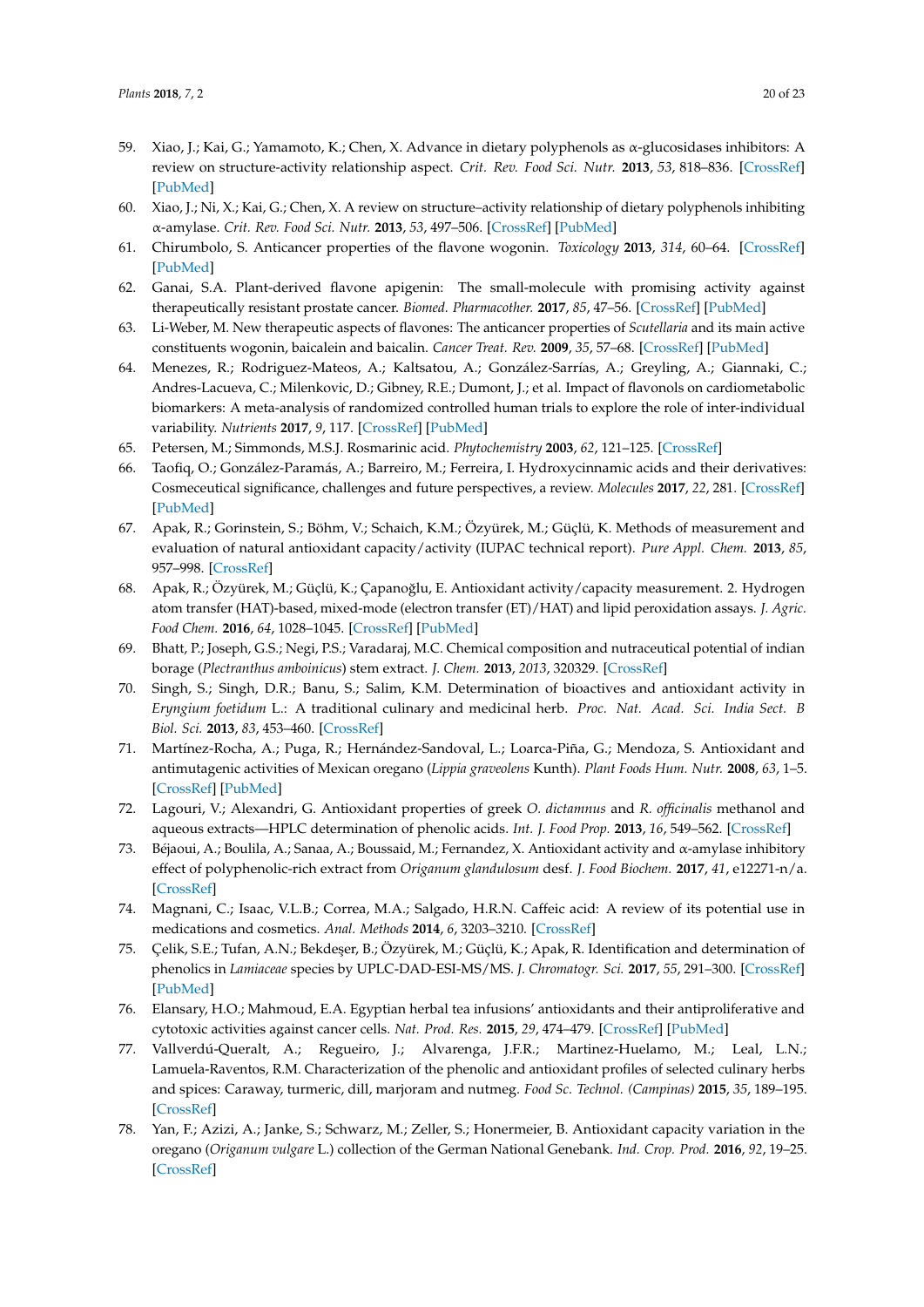- <span id="page-20-5"></span><span id="page-20-4"></span><span id="page-20-3"></span><span id="page-20-0"></span>79. Hossain, M.B.; Barry-Ryan, C.; Martin-Diana, A.B.; Brunton, N.P. Optimisation of accelerated solvent extraction of antioxidant compounds from rosemary (*Rosmarinus officinalis* L.), marjoram (*Origanum majorana* L.) and oregano (*Origanum vulgare* L.) using response surface methodology. *Food Chem.* **2011**, *126*, 339–346. [\[CrossRef\]](http://dx.doi.org/10.1016/j.foodchem.2010.10.076)
- <span id="page-20-1"></span>80. Balkan, B.; Balkan, S.; Aydogdu, H.; Guler, N.; Ersoy, H.; Askin, B. Evaluation of antioxidant activities and antifungal activity of different plants species against pink mold rot-causing *Trichothecium roseum*. *Arab. J. Sci. Eng.* **2017**, *42*, 2279–2289. [\[CrossRef\]](http://dx.doi.org/10.1007/s13369-017-2484-4)
- <span id="page-20-2"></span>81. Saija, A.; Speciale, A.; Trombetta, D.; Leto, C.; Tuttolomondo, T.; La Bella, S.; Licata, M.; Virga, G.; Bonsangue, G.; Gennaro, M.C.; et al. Phytochemical, ecological and antioxidant evaluation of wild sicilian thyme: *Thymbra capitata* (L.) cav. *Chem. Biodivers.* **2016**, *13*, 1641–1655. [\[CrossRef\]](http://dx.doi.org/10.1002/cbdv.201600072) [\[PubMed\]](http://www.ncbi.nlm.nih.gov/pubmed/27450323)
- <span id="page-20-6"></span>82. Medzhitov, R. Origin and physiological roles of inflammation. *Nature* **2008**, *454*, 428–435. [\[CrossRef\]](http://dx.doi.org/10.1038/nature07201) [\[PubMed\]](http://www.ncbi.nlm.nih.gov/pubmed/18650913)
- <span id="page-20-7"></span>83. Kumar, V.; Abbas, A.K.; Aster, J.C. *Robbins Basic Pathology E-Book*; Elsevier Health Sciences: Amsterdam, The Netherlands, 2017.
- <span id="page-20-8"></span>84. Hansson, G.K. Inflammation, atherosclerosis and coronary artery disease. *N. Engl. J. Med.* **2005**, *352*, 1685–1695. [\[CrossRef\]](http://dx.doi.org/10.1056/NEJMra043430) [\[PubMed\]](http://www.ncbi.nlm.nih.gov/pubmed/15843671)
- <span id="page-20-9"></span>85. Trinchieri, G. Cancer and inflammation: An old intuition with rapidly evolving new concepts. *Annu. Rev. Immunol.* **2012**, *30*, 677–706. [\[CrossRef\]](http://dx.doi.org/10.1146/annurev-immunol-020711-075008) [\[PubMed\]](http://www.ncbi.nlm.nih.gov/pubmed/22224761)
- <span id="page-20-10"></span>86. Chen, Y.-S.; Yu, H.-M.; Shie, J.-J.; Cheng, T.-J.R.; Wu, C.-Y.; Fang, J.-M.; Wong, C.-H. Chemical constituents of *Plectranthus amboinicus* and the synthetic analogs possessing anti-inflammatory activity. *Bioorgan. Med. Chem.* **2014**, *22*, 1766–1772. [\[CrossRef\]](http://dx.doi.org/10.1016/j.bmc.2014.01.009) [\[PubMed\]](http://www.ncbi.nlm.nih.gov/pubmed/24491635)
- 87. Jungbauer, A.; Medjakovic, S. Anti-inflammatory properties of culinary herbs and spices that ameliorate the effects of metabolic syndrome. *Maturitas* **2012**, *71*, 227–239. [\[CrossRef\]](http://dx.doi.org/10.1016/j.maturitas.2011.12.009) [\[PubMed\]](http://www.ncbi.nlm.nih.gov/pubmed/22226987)
- <span id="page-20-11"></span>88. Mekhora, C.; Muangnoi, C.; Chingsuwanrote, P.; Dawilai, S.; Svasti, S.; Chasri, K.; Tuntipopipat, S. *Eryngium foetidum* suppresses inflammatory mediators produced by macrophages. *Asian Pac. J. Cancer Prev.* **2012**, *13*, 653–664. [\[CrossRef\]](http://dx.doi.org/10.7314/APJCP.2012.13.2.653) [\[PubMed\]](http://www.ncbi.nlm.nih.gov/pubmed/22524841)
- <span id="page-20-12"></span>89. Mueller, M.; Hobiger, S.; Jungbauer, A. Anti-inflammatory activity of extracts from fruits, herbs and spices. *Food Chem.* **2010**, *122*, 987–996. [\[CrossRef\]](http://dx.doi.org/10.1016/j.foodchem.2010.03.041)
- <span id="page-20-13"></span>90. Leyva-López, N.; Gutierrez-Grijalva, E.; Ambriz-Perez, D.; Heredia, J. Flavonoids as cytokine modulators: A possible therapy for inflammation-related diseases. *Int. J. Mol. Sci.* **2016**, *17*, 921. [\[CrossRef\]](http://dx.doi.org/10.3390/ijms17060921) [\[PubMed\]](http://www.ncbi.nlm.nih.gov/pubmed/27294919)
- <span id="page-20-14"></span>91. Pecorino, L. *Molecular Biology of Cancer—Mechanisms, Targets and Therapeutics*, 3rd ed.; Oxford University Press: Oxford, UK, 2012.
- <span id="page-20-15"></span>92. National Cancer Institute. Antioxidants and Cancer Prevention. Available online: [https://www.cancer.gov/](https://www.cancer.gov/about-cancer/causes-prevention/risk/diet/antioxidants-fact-sheet) [about-cancer/causes-prevention/risk/diet/antioxidants-fact-sheet](https://www.cancer.gov/about-cancer/causes-prevention/risk/diet/antioxidants-fact-sheet) (accessed on 3 October 2017).
- <span id="page-20-16"></span>93. Shukla, S.; Gupta, S. Apigenin and cancer chemoprevention. In *Bioactive Foods in Promoting Health: Fruits and Vegetables*; Watson, R.R., Preedy, V.R., Eds.; Elsevier Academic Press Inc.: San Diego, CA, USA, 2010; pp. 663–689.
- <span id="page-20-17"></span>94. El Babili, F.; Bouajila, J.; Souchard, J.P.; Bertrand, C.; Bellvert, F.; Fouraste, I.; Moulis, C.; Valentin, A. Oregano: Chemical analysis and evaluation of its antimalarial, antioxidant and cytotoxic activities. *J. Food Sci.* **2011**, *76*, C512–C518. [\[CrossRef\]](http://dx.doi.org/10.1111/j.1750-3841.2011.02109.x) [\[PubMed\]](http://www.ncbi.nlm.nih.gov/pubmed/21535822)
- <span id="page-20-18"></span>95. Calderón, Á.I.; Vázquez, Y.; Solís, P.N.; Caballero-George, C.; Zacchino, S.; Gimenez, A.; Pinzón, R.; Cáceres, A.; Tamayo, G.; Correa, M.; et al. Screening of Latin American plants for cytotoxic activity. *Pharm. Biol.* **2006**, *44*, 130–140. [\[CrossRef\]](http://dx.doi.org/10.1080/13880200600592285)
- <span id="page-20-19"></span>96. Chaouki, W.; Leger, D.Y.; Eljastimi, J.; Beneytout, J.L.; Hmamouchi, M. Antiproliferative effect of extracts from *Aristolochia baetica* and *Origanum compactum* on human breast cancer cell line mcf-7. *Pharm. Biol.* **2010**, *48*, 269–274. [\[CrossRef\]](http://dx.doi.org/10.3109/13880200903096588) [\[PubMed\]](http://www.ncbi.nlm.nih.gov/pubmed/20645812)
- <span id="page-20-20"></span>97. Erenler, R.; Sen, O.; Aksit, H.; Demirtas, I.; Yaglioglu, A.S.; Elmastas, M.; Telci, I. Isolation and identification of chemical constituents from *Origanum majorana* and investigation of antiproliferative and antioxidant activities. *J. Sci. Food Agric.* **2016**, *96*, 822–836. [\[CrossRef\]](http://dx.doi.org/10.1002/jsfa.7155) [\[PubMed\]](http://www.ncbi.nlm.nih.gov/pubmed/25721137)
- <span id="page-20-21"></span>98. Marrelli, M.; Cristaldi, B.; Menichini, F.; Conforti, F. Inhibitory effects of wild dietary plants on lipid peroxidation and on the proliferation of human cancer cells. *Food Chem. Toxicol.* **2015**, *86*, 16–24. [\[CrossRef\]](http://dx.doi.org/10.1016/j.fct.2015.09.011) [\[PubMed\]](http://www.ncbi.nlm.nih.gov/pubmed/26408343)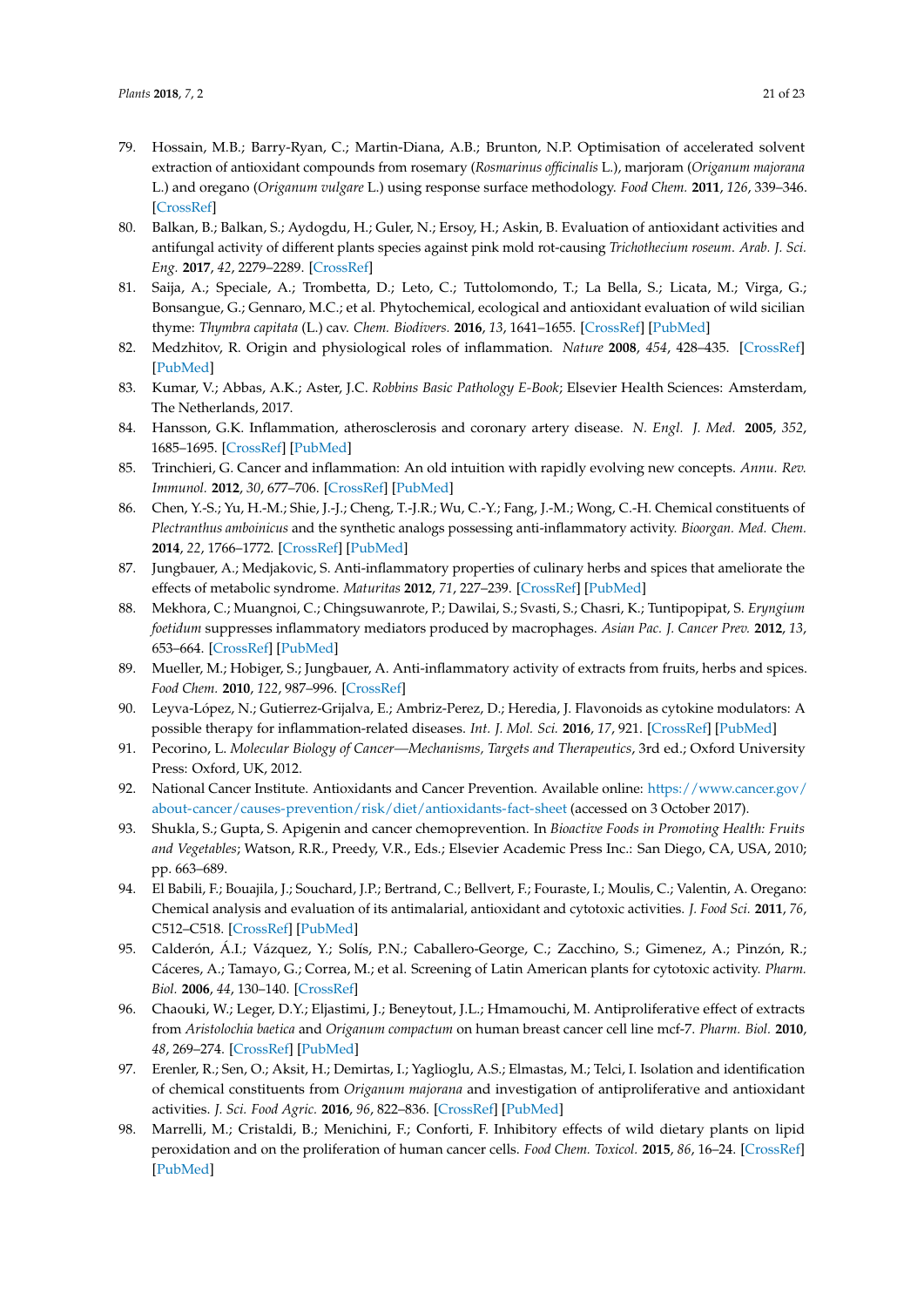- <span id="page-21-0"></span>99. Savini, I.; Arnone, R.; Catani, M.V.; Avigliano, L. *Origanum vulgare* induces apoptosis in human colon cancer Caco-2 cells. *Nut. Cancer* **2009**, *61*, 381–389. [\[CrossRef\]](http://dx.doi.org/10.1080/01635580802582769) [\[PubMed\]](http://www.ncbi.nlm.nih.gov/pubmed/19373612)
- <span id="page-21-1"></span>100. Nile, S.H.; Nile, A.S.; Keum, Y.S. Total phenolics, antioxidant, antitumor and enzyme inhibitory activity of indian medicinal and aromatic plants extracted with different extraction methods. *3 Biotech* **2017**, *7*, 76. [\[CrossRef\]](http://dx.doi.org/10.1007/s13205-017-0706-9) [\[PubMed\]](http://www.ncbi.nlm.nih.gov/pubmed/28452024)
- <span id="page-21-2"></span>101. Chinou, I.; Liolios, C.; Moreau, D.; Roussakis, C. Cytotoxic activity of *Origanum dictamnus*. *Fitoterapia* **2007**, *78*, 342–344. [\[CrossRef\]](http://dx.doi.org/10.1016/j.fitote.2007.02.005) [\[PubMed\]](http://www.ncbi.nlm.nih.gov/pubmed/17507178)
- <span id="page-21-3"></span>102. Al-Kalaldeh, J.Z.; Abu-Dahab, R.; Afifi, F.U. Volatile oil composition and antiproliferative activity of *Laurus nobilis*, *Origanum syriacum*, *Origanum vulgare* and *Salvia triloba* against human breast adenocarcinoma cells. *Nutr. Res.* **2010**, *30*, 271–278. [\[CrossRef\]](http://dx.doi.org/10.1016/j.nutres.2010.04.001) [\[PubMed\]](http://www.ncbi.nlm.nih.gov/pubmed/20534330)
- <span id="page-21-4"></span>103. Berrington, D.; Lall, N. Anticancer activity of certain herbs and spices on the cervical epithelial carcinoma (HeLa) cell line. *Evid.-Based Complement. Altern. Med.* **2012**, *2012*, 564927. [\[CrossRef\]](http://dx.doi.org/10.1155/2012/564927) [\[PubMed\]](http://www.ncbi.nlm.nih.gov/pubmed/22649474)
- <span id="page-21-5"></span>104. Lattanzio, V.; Cardinali, A.; Ruta, C.; Fortunato, I.M.; Lattanzio, V.M.T.; Linsalata, V.; Cicco, N. Relationship of secondary metabolism to growth in oregano (*Origanum vulgare* L.) shoot cultures under nutritional stress. *Environ. Exp. Bot.* **2009**, *65*, 54–62. [\[CrossRef\]](http://dx.doi.org/10.1016/j.envexpbot.2008.09.002)
- 105. Bernstein, N.; Chaimovitch, D.; Dudai, N. Effect of irrigation with secondary treated effluent on essential oil, antioxidant activity and phenolic compounds in oregano and rosemary. *Agron. J.* **2009**, *101*, 1–10. [\[CrossRef\]](http://dx.doi.org/10.2134/agronj2007.0144)
- <span id="page-21-13"></span>106. Kwon, Y.-I.; Apostolidis, E.; Kim, Y.-C.; Shetty, K. Over-expression of proline-linked antioxidant pathway and modulation of phenolic metabolites in long life span clonal line of *Origanum vulgare* in response to ultraviolet radiation. *J. Food Biochem.* **2009**, *33*, 649–673. [\[CrossRef\]](http://dx.doi.org/10.1111/j.1745-4514.2009.00243.x)
- <span id="page-21-18"></span>107. Andarwulan, N.; Shetty, K. Influence of acetyl salicylic acid in combination with fish protein hydrolysates on hyperhydricity reduction and phenolic synthesis in oregano (*Origanum vulgare*) tissue cultures. *J. Food Biochem.* **1999**, *23*, 619–635. [\[CrossRef\]](http://dx.doi.org/10.1111/j.1745-4514.1999.tb00590.x)
- <span id="page-21-6"></span>108. Yin, H.; Fretté, X.C.; Christensen, L.P.; Grevsen, K. Chitosan oligosaccharides promote the content of polyphenols in Greek oregano (*Origanum vulgare* ssp. *Hirtum). J. Agric. Food Chem.* **2012**, *60*, 136–143. [\[CrossRef\]](http://dx.doi.org/10.1021/jf204376j) [\[PubMed\]](http://www.ncbi.nlm.nih.gov/pubmed/22126122)
- <span id="page-21-7"></span>109. García-Mier, L.; Guevara-González, R.; Mondragón-Olguín, V.; del Rocío Verduzco-Cuellar, B.; Torres-Pacheco, I. Agriculture and bioactives: Achieving both crop yield and phytochemicals. *Int. J. Mol. Sci.* **2013**, *14*, 4203–4222. [\[CrossRef\]](http://dx.doi.org/10.3390/ijms14024203) [\[PubMed\]](http://www.ncbi.nlm.nih.gov/pubmed/23429238)
- <span id="page-21-8"></span>110. Landi, M.; Pardossi, A.; Remorini, D.; Guidi, L. Antioxidant and photosynthetic response of a purple-leaved and a green-leaved cultivar of sweet basil (*Ocimum basilicum*) to boron excess. *Environ. Exp. Bot.* **2013**, *85*, 64–75. [\[CrossRef\]](http://dx.doi.org/10.1016/j.envexpbot.2012.08.008)
- <span id="page-21-9"></span>111. Yépez-Hernández, F.-J.; Ferrera-Cerrato, R.; Alarcón, A.; Delgadillo-Martínez, J.; Mendoza-López, M.R.; García-Barradas, Ó. Fertilización nitrogenada en el crecimiento, contenido de compuestos fenólicos y actividad antioxidante de albahaca. *Rev. Fitotec. Mex.* **2016**, *39*, 33–40.
- <span id="page-21-10"></span>112. Nguyen, P.M.; Niemeyer, E.D. Effects of nitrogen fertilization on the phenolic composition and antioxidant properties of basil (*Ocimum basilicum* L.). *J. Agric. Food Chem.* **2008**, *56*, 8685–8691. [\[CrossRef\]](http://dx.doi.org/10.1021/jf801485u) [\[PubMed\]](http://www.ncbi.nlm.nih.gov/pubmed/18712879)
- <span id="page-21-11"></span>113. Shiga, T.; Shoji, K.; Shimada, H.; Hashida, S.N.; Goto, F.; Yoshihara, T. Effect of light quality on rosmarinic acid content and antioxidant activity of sweet basil, *Ocimum basilicum* L. *Plant Biotechnol.* **2009**, *26*, 255–259. [\[CrossRef\]](http://dx.doi.org/10.5511/plantbiotechnology.26.255)
- <span id="page-21-12"></span>114. Ghasemzadeh, A.; Ashkani, S.; Baghdadi, A.; Pazoki, A.; Jaafar, H.; Rahmat, A. Improvement in flavonoids and phenolic acids production and pharmaceutical quality of sweet basil (*Ocimum basilicum* L.) by ultraviolet-b irradiation. *Molecules* **2016**, *21*, 1203. [\[CrossRef\]](http://dx.doi.org/10.3390/molecules21091203) [\[PubMed\]](http://www.ncbi.nlm.nih.gov/pubmed/27618000)
- <span id="page-21-14"></span>115. Jaganath, I.B.; Crozier, A. Flavonoid biosynthesis. In *Plant Metabolism and Biotechnology*; Ashihara, H., Crozier, A., Komamine, A., Eds.; John Wiley & Sons, Ltd.: West Sussex, UK, 2011; pp. 293–320.
- <span id="page-21-15"></span>116. Malerba, M.; Cerana, R. Chitosan effects on plant systems. *Int. J. Mol. Sci.* **2016**, *17*, 996. [\[CrossRef\]](http://dx.doi.org/10.3390/ijms17070996) [\[PubMed\]](http://www.ncbi.nlm.nih.gov/pubmed/27347928)
- <span id="page-21-16"></span>117. Kim, H.-J.; Chen, F.; Wang, X.; Rajapakse, N.C. Effect of chitosan on the biological properties of sweet basil (*Ocimum basilicum* L.). *J. Agric. Food Chem.* **2005**, *53*, 3696–3701. [\[CrossRef\]](http://dx.doi.org/10.1021/jf0480804) [\[PubMed\]](http://www.ncbi.nlm.nih.gov/pubmed/15853422)
- <span id="page-21-17"></span>118. Ghasemi Pirbalouti, A.; Malekpoor, F.; Salimi, A.; Golparvar, A. Exogenous application of chitosan on biochemical and physiological characteristics, phenolic content and antioxidant activity of two species of basil (*Ocimum ciliatum* and *Ocimum basilicum*) under reduced irrigation. *Sci. Hortic.* **2017**, *217*, 114–122. [\[CrossRef\]](http://dx.doi.org/10.1016/j.scienta.2017.01.031)